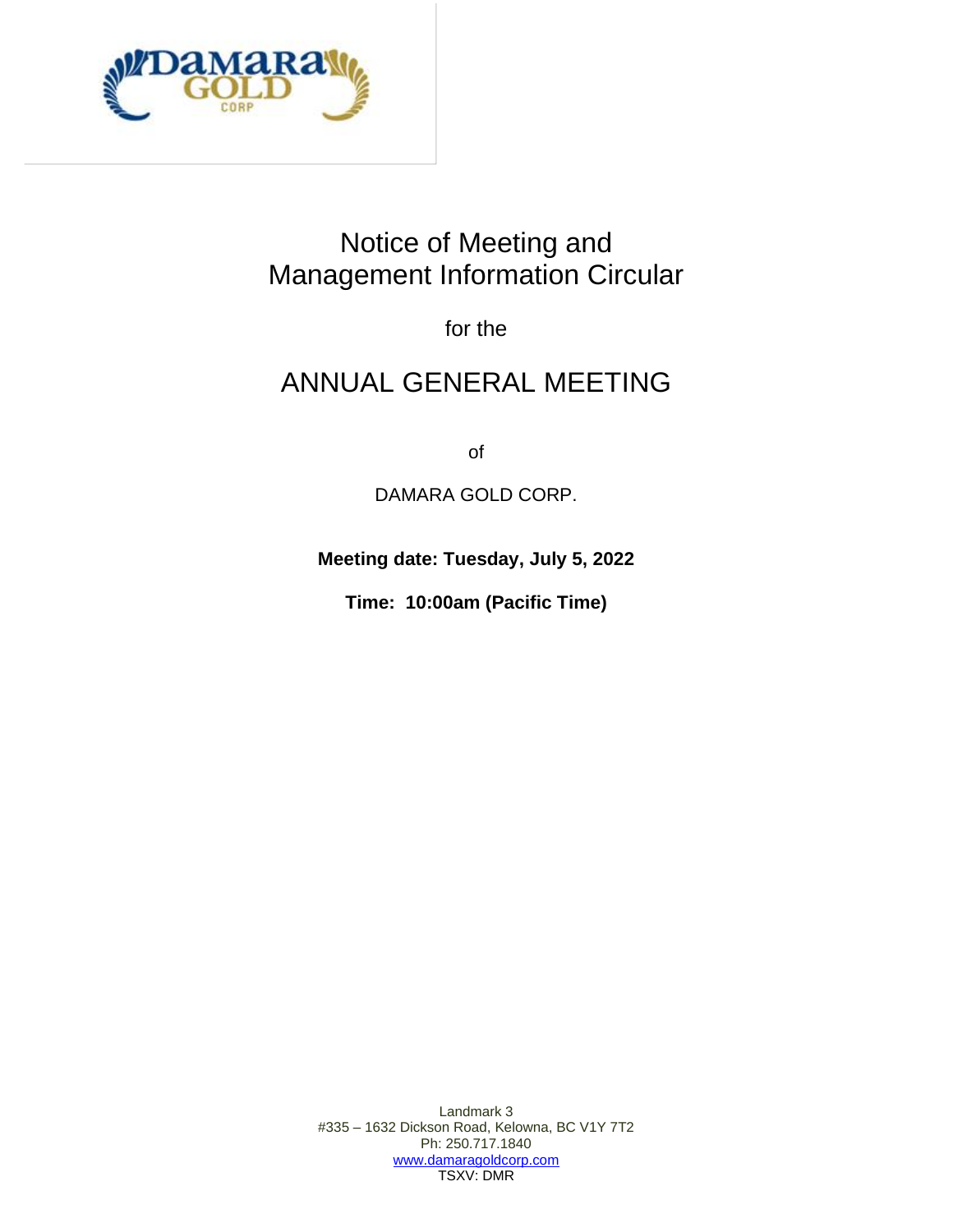

# **NOTICE OF ANNUAL GENERAL MEETING**

**NOTICE IS HEREBY GIVEN** that the Annual General Meeting (the "Meeting") of shareholders of **Damara Gold Corp.** (the "Company") will be held on **Tuesday, July 5, 2022** at **10:00am** (Pacific Time) for the following purposes:

- 1. To receive and consider the audited consolidated financial statements of the Company for the financial years ended July 31, 2021 together with the auditors' report;
- 2. To fix the number of Directors of the Company at three;
- 3. To elect Directors of the Company for the ensuing year;
- 4. To appoint SMYTHE LLP, as auditors of the Company for the ensuring year and to authorize the Directors of the Company to fix their renumeration;
- 5. To consider and, if thought fit, to pass an ordinary resolution re-adopting and re-approving the current stock option plan for the Company; and
- 6. To transact such other business that may properly come before the Meeting or any adjournment thereof.

The Meeting will be deemed to be held at the Company's head office located at 335 – 1632 Dickson Avenue, Kelowna BC. Canada; however, the Meeting will be **held in a virtual setting by dial in at 1- 877-709-8150 (toll free North America) or 201-689-8354 (International) and instructions will be provided as to how Shareholders entitled to vote at the Meeting may participate and vote at the Meeting.**

**Due to the continually evolving global COVID-19 public health emergency and in consideration of the health and safety of our Shareholders, colleagues and our broader community, the Meeting will be held in a virtual meeting format only despite the deemed location set forth above.** This means that Shareholders will not be able to attend the Meeting physically. A virtual-only meeting format is being adopted in response to the COVID-19 situation to enfranchise and give all Shareholders an equal opportunity to participate at the Meeting regardless of their geographic location or the particular constraints, circumstances or risks they may be facing as a result of COVID-19.

The Information Circular also provides additional information relating to the matters to be dealt with and voted upon at the Meeting and is deemed to form part of this Notice of Meeting. Please see the section heading "*Particulars of Matters to be Acted Upon*" in the Information Circular for full particulars.

**ALLSHAREHOLDERS ARE STRONGLY ENCOURAGED TO VOTE BY SUBMITTING THEIR COMPLETED FORM OF PROXY (OR VOTING INSTRUCTION FORM) PRIOR TO THE MEETING BY ONE OF THE MEANS DESCRIBED IN THE CIRCULAR ACCOMPANYING THIS NOTICE OF MEETING.**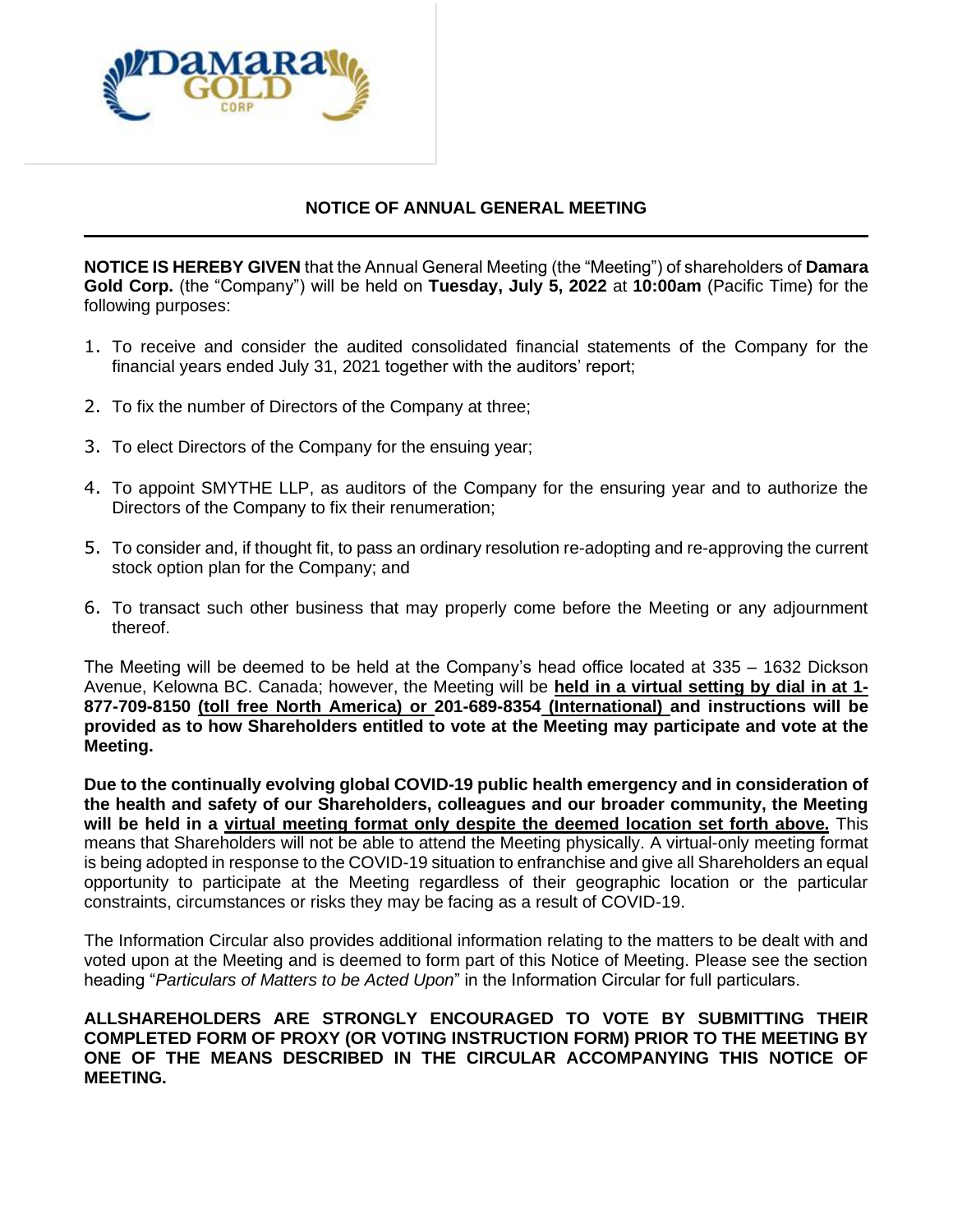

All registered shareholders as at **May 31, 2022**, (the "**Record Date**") are entitled to attend and vote at the Meeting in person or by proxy. Shareholders who are unable to attend the Meeting in person are requested to date and sign the enclosed form of proxy and to return it to Computershare Investor Services Inc., **100 University Avenue, 8th Floor Toronto, Ontario, M5J 2Y1 (according to the instructions on the proxy)**, at least 48 hours (excluding Saturdays, Sundays and holidays) before the time for holding the Meeting, being **10:00 a.m. (Pacific time)** on **Thursday, June 30, 2022,** unless the chairman of the Meeting elects to exercise his or discretion to accept proxies received subsequently. If a shareholder does not deliver a proxy in accordance with these instructions or to the presiding officer of the Meeting, then the shareholder will not be entitled to vote at the Meeting by proxy.

Non-registered shareholders as at the Record Date who receive this notice and accompanying information circular from their broker or other intermediary should complete and return the proxy or voting instruction form (in accordance with the instructions provided with it. Completed voting instruction forms must be received at least 48 hours (excluding Saturdays, Sundays and holidays) before the time for holding the Meeting, being **10:00 a.m. (Pacific time)** on **Thursday, June 30, 2022**, unless the chairman of the Meeting elects to exercise his or discretion to accept proxies received subsequently. Failure to do so may result in the shares of the non-registered Shareholders not being eligible to be voted at the Meeting. An information circular, a form of proxy and voting instruction form accompany this Notice of Meeting.

DATED at Kelowna, British Columbia, this 1st day of June, 2022.

# **BY ORDER OF THE BOARD OF DIRECTORS**

*"Lawrence Nagy"* **\_\_\_\_\_\_\_\_\_\_\_\_\_\_\_\_\_\_\_\_\_\_\_\_\_\_\_\_**

> **Lawrence Nagy President and CEO**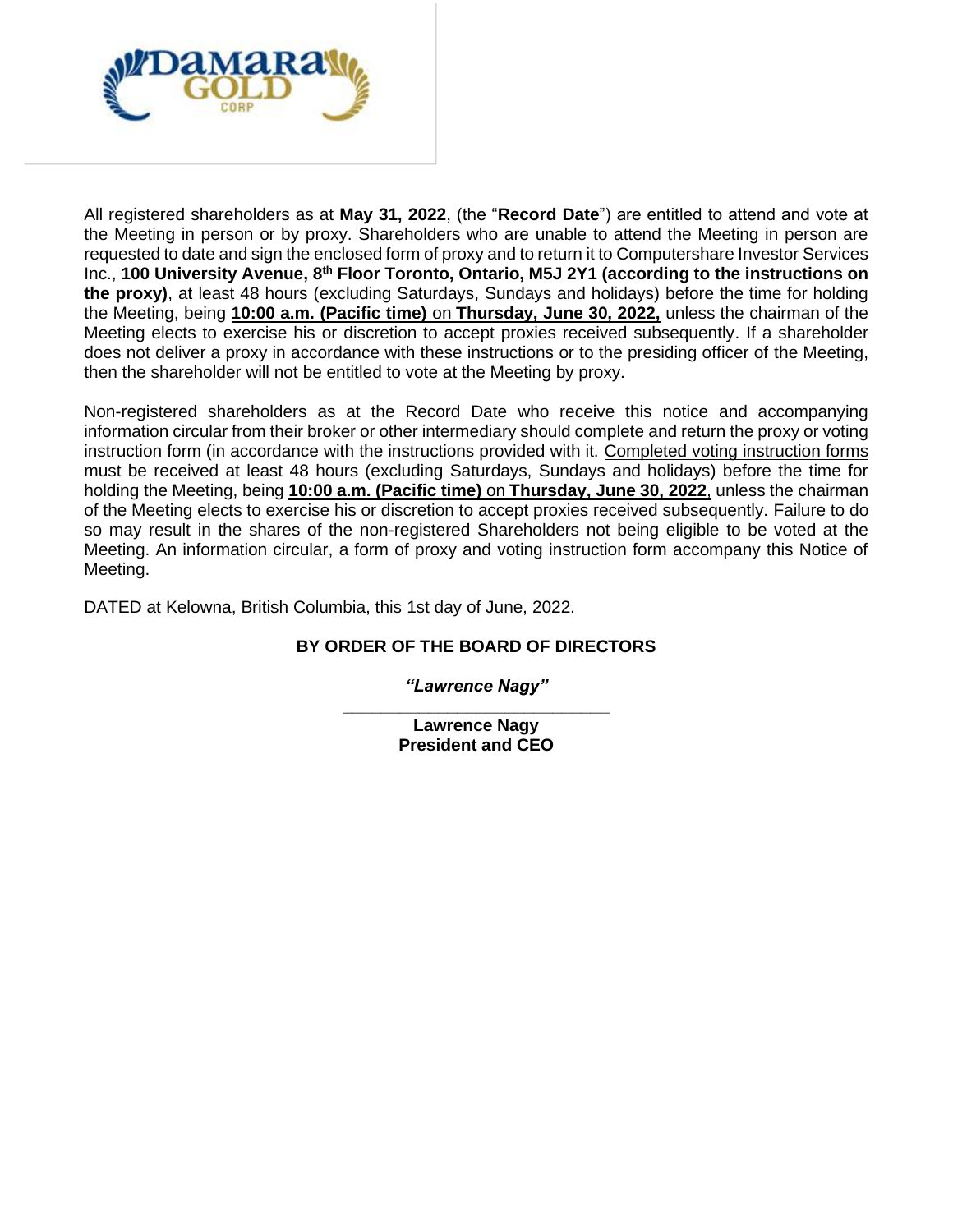

# **MANAGEMENT INFORMATION CIRCULAR**

(as at and dated June 1, 2022, unless indicated otherwise)

Damara Gold Corp. (the "Company") is providing this information circular (the "**Information Circular**" or "**Circular"**) and the accompanying form of proxy in connection with management's solicitation of proxies for use at the annual general meeting of shareholders the Company (each a "**Shareholder**") to be held at the place set forth in the accompanying Notice of Meeting on Tuesday, July 5, 2022 at 10:00 a.m. (Pacific Time) and at any adjournments thereof (the "**Meeting**"). **Shareholders wishing to attend the Meeting may do so by calling 1-877-709-8150 (toll free North America) or 201-689-835425 (International) and instructions will be provided as to how Shareholders entitled to vote at the Meeting may participate and vote at the Meeting.** 

## **ALL SHAREHOLDERS ARE STRONGLY ENCOURAGED TO VOTE BY SUBMITTING THEIR COMPLETED FORM OF PROXY (OR VOTING INSTRUCTION FORM) PRIOR TO THE MEETING BY ONE OF THE MEANS DESCRIBED IN THIS CIRCULAR.**

## **A summary of the information Shareholders will need to attend the Meeting is provided below.**

The Company will conduct its solicitation by mail and officers and employees of the Company may, without receiving special compensation, also telephone or make other personal contact with shareholders for this purpose. The Company will pay the cost of solicitation. In this information circular, references to "\$" are to Canadian dollars unless otherwise indicated.

## **ATTENDING, PARTICIPATING AND VOTING AT THE MEETING**

We are holding the Meeting in a virtual only format this year out of an abundance of caution to proactively deal with the potential issues arising from the unprecedented public health impact of Covid-19 and to limit and mitigate risks to the health and safety of our communities, shareholders, employees, directors and other stakeholders. All shareholders will have an opportunity to listen to the Meeting, and registered Shareholders and duly appointed proxy holders will be permitted to ask questions and vote at the Meeting by calling into the meeting using the dial-in information provided below regardless of their geographic location.

There are different ways to submit your voting instructions, depending on whether you are a registered or beneficial Shareholder. You may vote before the Meeting by completing your form of proxy or voting instruction form ("**VIF**") in accordance with the instructions provided therein. Beneficial Shareholders should also carefully follow all instructions provided by their intermediaries to ensure that their Common Shares are voted at the Meeting.

If you attend the Meeting via teleconference, it is important that you are connected to the teleconference call at all times during the Meeting in order to vote when required. It is your responsibility to ensure connectivity for the duration of the Meeting. You should allow ample time to check into the Meeting and complete any related procedures as directed.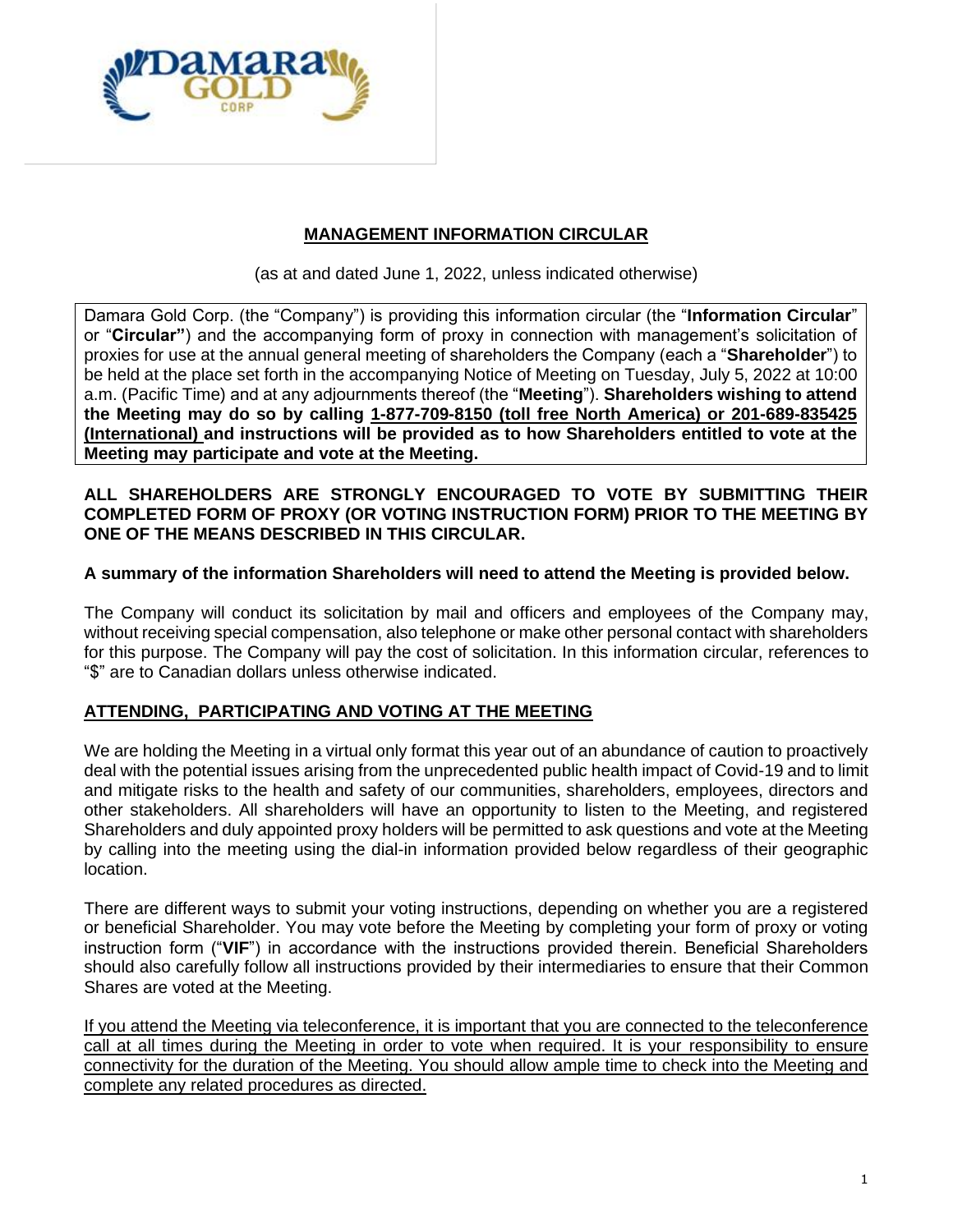

## **Registered Shareholders**

You are a registered Shareholder if you have your Common Shares registered in your name.

Registered Shareholders and duly appointed proxy holders will be able to attend, participate and vote at the Meeting by calling **1-877-709-8150 (toll-free in Canada and USA) or 201-689-8354 (for holders outside of Canada and USA**) and instructions will be provided as to how Shareholders entitled to vote at the Meeting may participate and vote at the Meeting.

You will be asked to provide your proxy control number (the "**Control Number**") for account validation when requested. The Control Number for registered Shareholders is located on the form of proxy or in the email notification that you received.

If, as a Registered Shareholder, you decide to vote your Common Shares at the Meeting, you will be revoking any and all previously submitted proxies for the Meeting. If you do not wish to revoke a previously submitted proxy, you will not be able to vote at the Meeting.

If, as a registered Shareholder, you are using your Control Number to participate in the Meeting and you wish to revoke any and all previously submitted proxies for the Meeting you will be provided the opportunity to vote by ballot on the matters put forth at the Meeting. If you do not wish to revoke a previously submitted proxy, you will not be able to participate at the Meeting.

Registered Shareholders who wish to appoint a third-party proxy holder to represent them at the Meeting **must submit their duly completed proxy form or VIF and register the proxy holder. See** "**Voting by Proxy" below.** You do not have to complete the proxy form if you want to attend the Meeting live via teleconference and vote directly at the Meeting.

#### **Appointment And Registration Of Proxyholder**

The purpose of a proxy is to designate persons who will vote the proxy on a Shareholder's behalf in accordance with the instructions given by the Shareholder in the proxy. The persons whose names are printed in the enclosed form of proxy are officers or directors of the Company (the "**Management Designees**").

**A Shareholder has the right to appoint a person other than a Management Designee, to represent the Shareholder at the Meeting by striking out the names of the Management Designees and inserting the desired person's name in the blank space provided in the enclosed form of proxy or by executing a proxy in a form similar to the enclosed form. A proxyholder need not be a Shareholder.**

## **Voting By Proxy**

**Only registered Shareholders as of the Record Date or duly appointed proxyholders are permitted to vote at the Meeting.** Shares represented by a properly executed proxy will be voted or be withheld from voting on each matter referred to in the Notice of Meeting in accordance with the instructions of the Shareholder on any ballot that may be called for and if the Shareholder specifies a choice with respect to any matter to be acted upon, the Shares will be voted accordingly.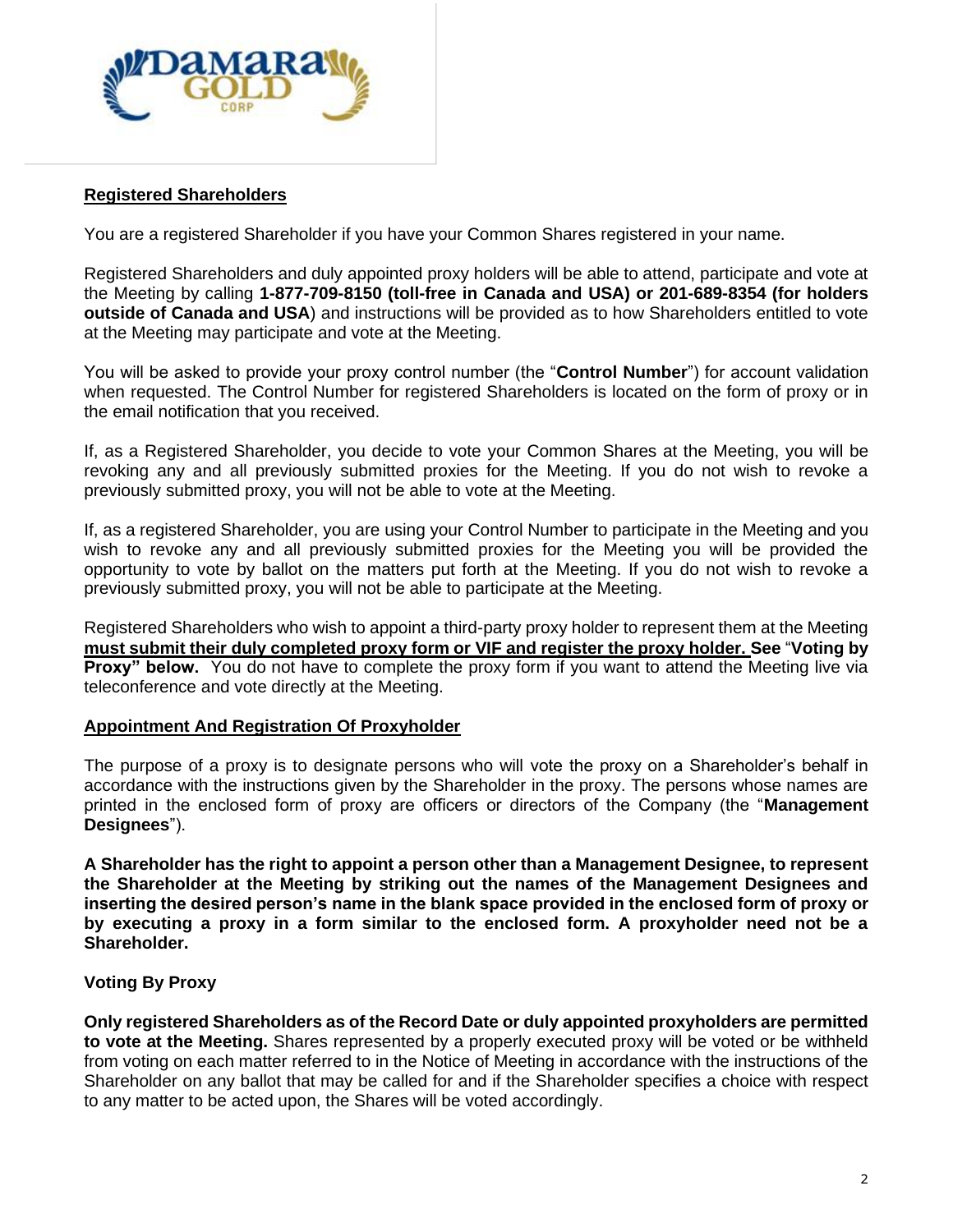

**If a Shareholder does not specify a choice and the Shareholder has appointed one of the Management Designees as proxyholder, the Management Designee will vote in favour of the matters specified in the Notice of Meeting and in favour of all other matters proposed by management at the Meeting.**

**The enclosed form of proxy also gives discretionary authority to the person named therein as proxyholder with respect to amendments or variations to matters identified in the Notice of the Meeting and with respect to other matters which may properly come before the Meeting.** At the date of this Information Circular, management of the Company knows of no such amendments, variations or other matters to come before the Meeting.

If a registered Shareholder who has a proxy attends the virtual Meeting and accepts the terms and conditions when entering the Meeting online, any votes cast by such Shareholder on a ballot during the Meeting will be counted and the previously submitted proxy will be disregarded. If registered Shareholders DO NOT wish to revoke all previously submitted proxies, they should not accept the terms and conditions, in which case such registered Shareholders can only enter the Meeting as a guest.

## **Completion And Return Of Proxy**

Completed proxies must be sent by mail or fax to the Company's registrar and transfer agent, Computershare Investor Services Inc., at its offices at **100 University Avenue, 8th Floor Toronto, Ontario, M5J 2Y1 or by fax or at 1-866-249-7775 in Canada and the United States, and 001-416- 263-9524 outside of Canada and the United States (according to the instructions on the form of proxy)**, not later than forty-eight (48) hours, excluding Saturdays, Sundays and holidays, prior to the time of the Meeting, unless the chairman of the Meeting elects to exercise his discretion to accept proxies received subsequently. **You may also vote on the Internet or by telephone.** 

**In all cases, all proxies must be received and all proxyholders must be registered before 10:00 a.m. (Pacific Time) on Thursday, June 30, 2022, or in the case of adjournment or postponement of the Meeting, not less than 48 hours** excluding Saturdays, Sundays and holidays, prior to the time of the Meeting.

#### **Non-Registered Holders**

**Only Shareholders whose names appear on the records of the Company as the registered holders of Shares or duly appointed proxyholders are permitted to vote at the Meeting.** Most Shareholders of the Company are "non-registered" Shareholders because the Shares they own are not registered in their names but instead registered in the name of a nominee such as a brokerage firm through which they purchased the Shares; bank, trust company, trustee or administrator of self-administered RRSP's, RRIF's, RESP's and similar plans; or clearing agency such as The Canadian Depository for Securities Limited (a "**Nominee**"). If you purchased your Shares through a broker, you are likely an non-registered holder.

In accordance with securities regulatory policy, the Company has distributed copies of the Meeting materials, being the Notice of Meeting, this Information Circular and the form of proxy, to the Nominees for distribution to non-registered holders.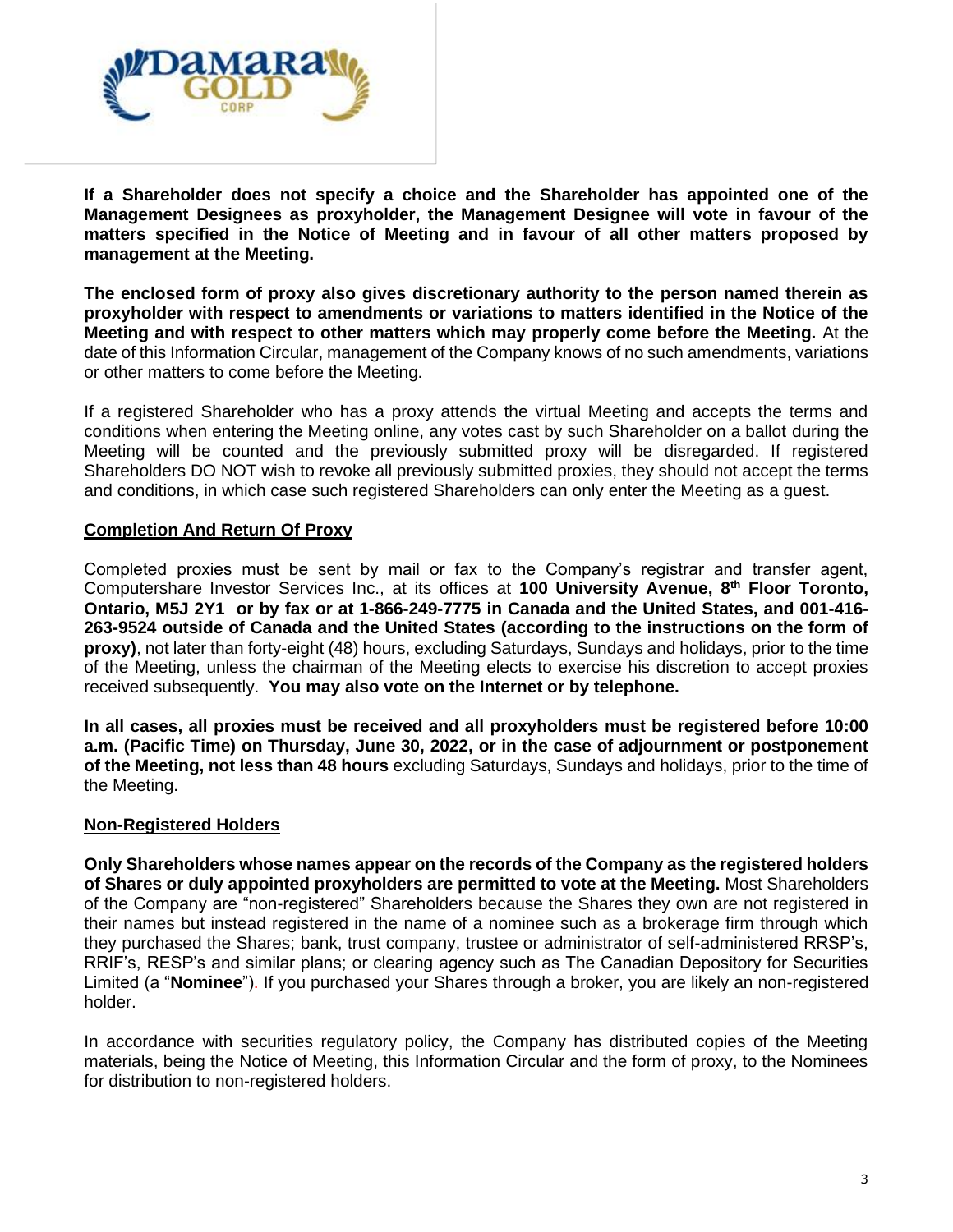

Nominees are required to forward the Meeting materials to non-registered holders to seek their voting instructions in advance of the Meeting. Shares held by Nominees can only be voted in accordance with the instructions of the non-registered holder. The Nominees often have their own form of proxy, mailing procedures and provide their own return instructions. If you wish to vote by proxy, you should carefully follow the instructions from the Nominee in order to ensure that your Shares are voted at the Meeting.

If you, as a non-registered holder, wish to vote at the Meeting in person, you should appoint yourself as proxyholder by writing your name in the space provided on the request for voting instructions or proxy provided by the Nominee and return the form to the Nominee in the envelope provided. Do not complete the voting section of the form as your vote will be taken at the Meeting.

Non-registered holders who have not objected to their Nominee disclosing certain ownership information about themselves to the Company are referred to as "non-objecting beneficial owners" ("**NOBOs**"). Those non-registered holders who have objected to their Nominee disclosing ownership information about themselves to the Company are referred to as "objecting beneficial owners" ("**OBOs**").

In accordance with the requirements of National Instrument 54-101 – *Communication with Beneficial Owners of Securities of a Reporting Issuer* ("**NI 54-101**") of the Canadian Securities Administrators, the Company has elected to send the Meeting materials directly to NOBOs.

If the Company or its agent has sent these materials directly to you (instead of through a Nominee), your name and address and information about your holdings of securities have been obtained in accordance with applicable securities regulatory requirements from the Nominee holding on your behalf. By choosing to send these materials to you directly, the Company (and not the Nominee holding on your behalf) has assumed responsibility for (i) delivering these materials to you and (ii) executing your proper voting instructions.

The Company does not intend to pay for Nominees to deliver the Meeting materials and Form 54-101F7 – *Request for Voting Instructions Made by Intermediary* to OBOs. As a result, OBOs will not receive the Meeting materials unless their Nominee assumes the costs of delivery.

The Company is not sending the Meeting materials to Shareholders using "notice-and-access", as defined under NI 54-101.

## **Revocability Of Proxy**

In addition to revocation in any other manner permitted by law, a Shareholder, his attorney authorized in writing or, if the Shareholder is a corporation, a corporation under its corporate seal or by an officer or attorney thereof duly authorized, may revoke a proxy by instrument in writing, including a proxy bearing a later date. The instrument revoking the proxy must be deposited at the registered office of the Company, at any time up to and including the last business day preceding the date of the Meeting, or any adjournment thereof, or with the chairman of the Meeting on the day of the Meeting or to Computershare Investor Services Inc. at its offices at 100 University Avenue, 8th Floor Toronto, Ontario, M5J 2Y1 or by fax at 1-866-249-7775 in Canada and the United States, and 001-416-263-9524 outside of Canada and the United States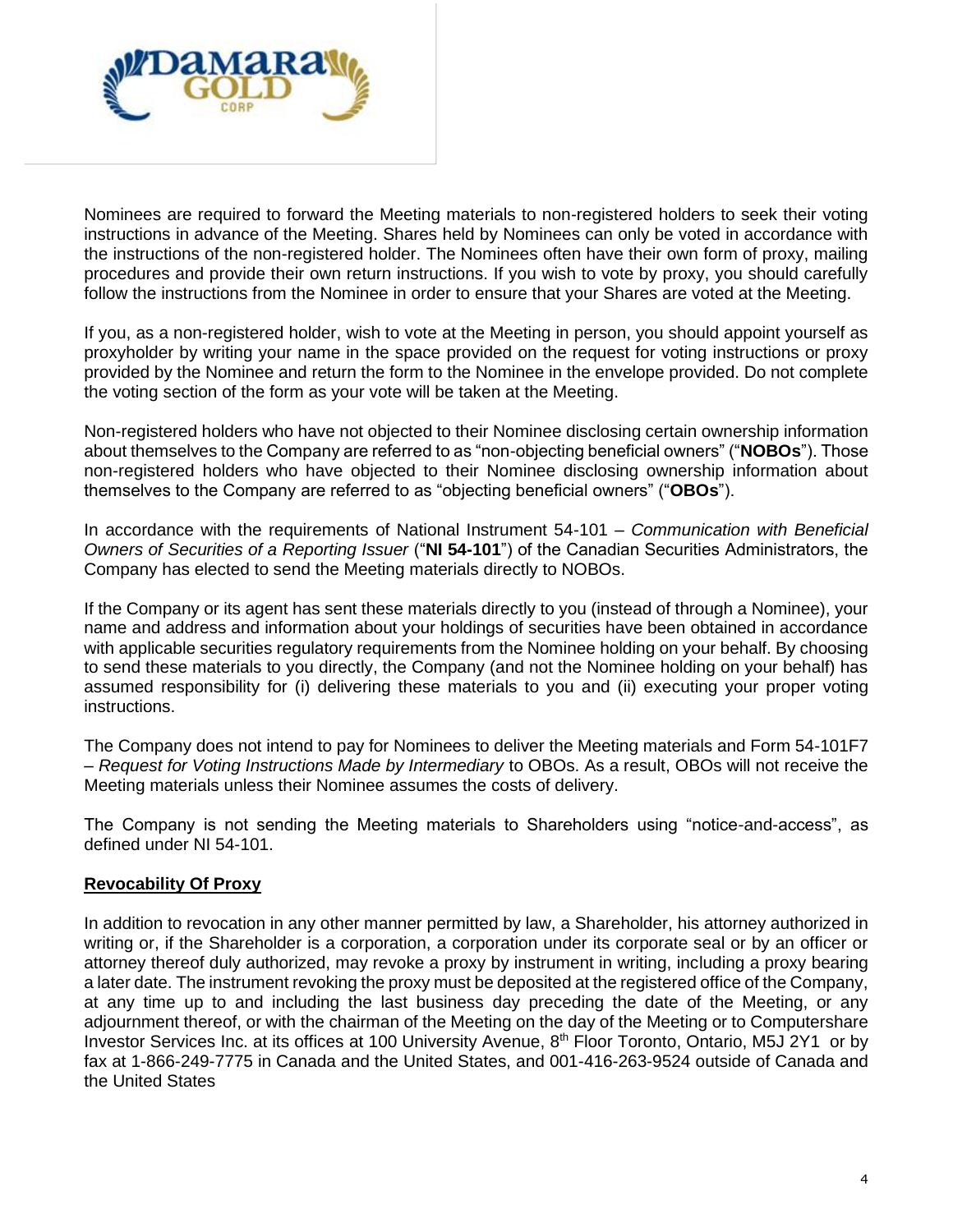

## **INTEREST OF CERTAIN PERSONS OR COMPANIES IN MATTERS TO BE ACTED UPON**

No director or executive officer of the Company, nor any person who has held such a position since the beginning of the last completed financial year of the Company, nor any nominee for election as a director of the Company, nor any associate or affiliate of the foregoing persons, has any substantial or material interest, direct or indirect, by way of beneficial ownership of securities or otherwise, in any matter to be acted on at the Meeting other than the election of directors described herein.

# **APPROVAL OF RESOLUTIONS**

The Company's articles provide that a quorum for the transaction of business at a meeting of shareholders is two persons represent by proxy or in person. A simple majority of the votes cast at the Meeting (in person or by proxy) is required in order to pass the resolutions referred to in the accompanying Notice of Meeting.

### **VOTING SECURITIES AND PRINCIPAL HOLDERS OF VOTING SECURITIES**

The Company has an authorized capital of an unlimited number of common shares without par value. As at the date of this Circular, 69,515,389 common shares without par value were issued and outstanding, each such share carrying the right to one (1) vote at the Meeting. The Company has no other class of voting securities. The record date has been fixed in advance by the directors of the Company **May 31, 2022** for the purpose of determining those shareholders entitled to receive notice of, and to vote at the Meeting.

To the knowledge of the directors and senior officers of the Company, there are no persons who beneficially own, directly or indirectly, or exercise control or direction over, voting securities carrying more than 10% of the voting rights attached to the voting securities of the Company.

## **PARTICULARS OF OTHER MATTERS TO BE ACTED UPON**

#### **Number and Election of Directors**

The Board presently consists of three directors. Management is nominating three individuals to stand for election as directors at the Meeting. It is proposed that the number of directors to be elected at the Meeting for the ensuing year be fixed at three.

The term of office of each of the present directors expires at the Meeting. Management of the Company proposes to nominate the persons named below for election as directors of the Company at the Meeting. In accordance with the Articles of the Company, each director elected will hold office until the next annual general meeting of the members of the Company or until their successor is duly elected or appointed, unless such office is earlier vacated in accordance with the Articles or such director becomes disqualified to act as a director pursuant to the British Columbia *Business Corporations Act* ("BCBCA").

**Except where authority to vote on the Election of Directors is withheld, unless otherwise indicated, the named proxyholders will vote FOR the election of each of the proposed nominees set forth above as directors of the Company.**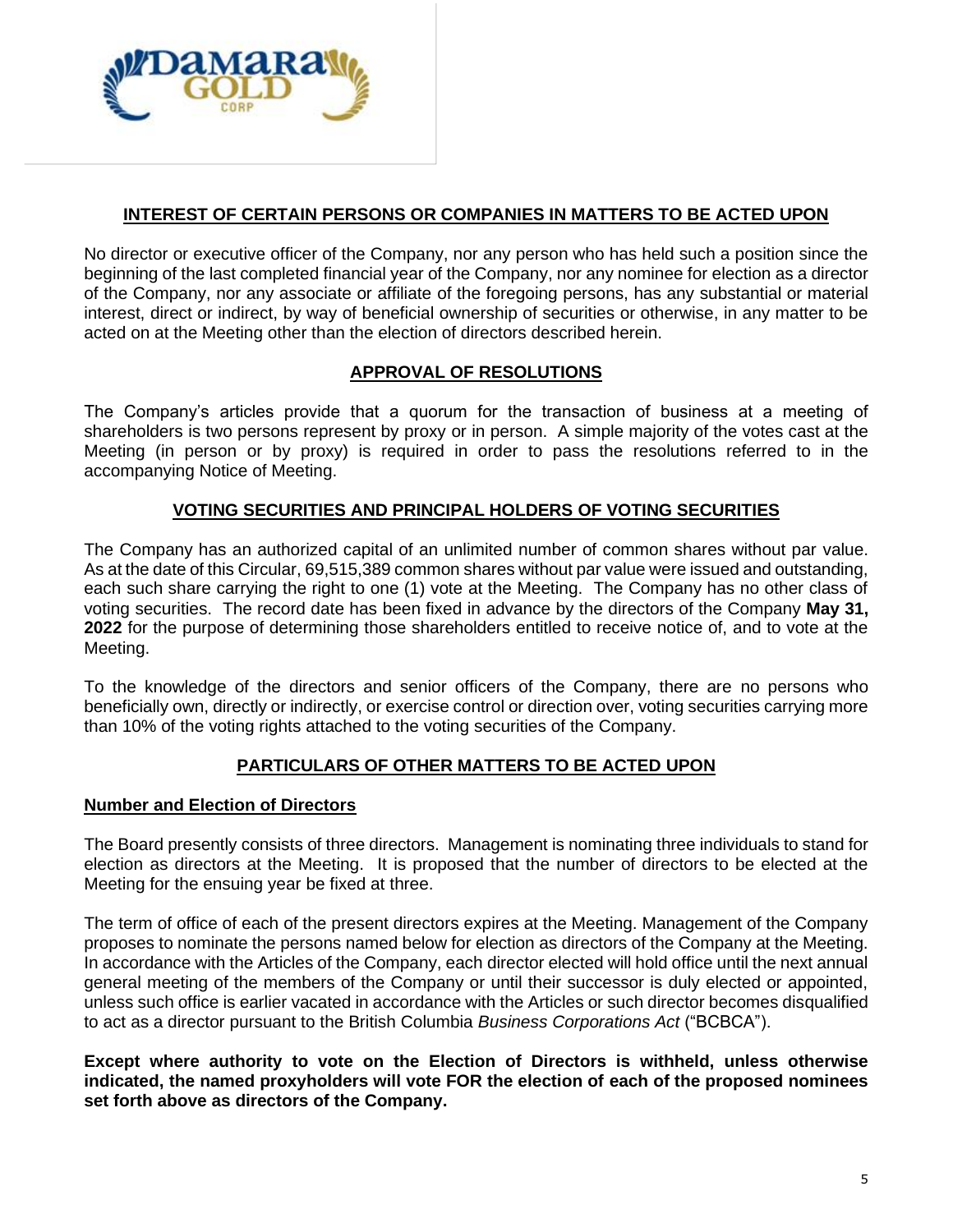

The following table and notes thereto sets forth the name of each person proposed to be nominated by management for election as a director, the municipality in which he is ordinarily resident, all offices of the Company now held by him, the period of time for which he has been a director of the Company, and the number of Shares beneficially owned by him, directly or indirectly, or over which he exercises control or direction, as at the date hereof:

| Name and Address of                  |                                      |                  | Number of                      |
|--------------------------------------|--------------------------------------|------------------|--------------------------------|
| Nominee and Present                  | Principal Occupation During the      |                  | Approximate                    |
| Position with Company                | <b>Last Five Years</b>               | Director Since   | Voting Securities <sup>1</sup> |
| Lawrence J. Nagy <sup>2</sup>        | Geologist; President, CEO            | October 24, 2013 | 1,413,370                      |
| British Columbia, Canada             | Damara Gold Corp, Director           |                  |                                |
| <b>President and Chief Executive</b> | and/or Technical Advisor to          |                  |                                |
| Officer, Director                    | several listed, public and private   |                  |                                |
|                                      | exploration companies                |                  |                                |
| William F. Lindqvist <sup>2</sup>    | Director and/or Technical Advisor    | April 9, 2014    | 783.054                        |
| California, USA                      | to several listed, public and        |                  |                                |
| Director                             | private exploration companies        |                  |                                |
| Ronald L. Parratt <sup>2</sup>       | <b>Former Director and Executive</b> | January 21, 2022 | Nil                            |
| British Columbia, Canada             | Chairman of Renaissance Gold         |                  |                                |
| <b>Director</b>                      | Inc.                                 |                  |                                |

1 Voting securities beneficially owned, directly or indirectly, or over which control or direction is exercised.

2 Denotes member of the audit committee.

**Management is not presently aware that any of the nominees will be unwilling to serve as a director if elected but in the event that, prior to the Meeting, any vacancies occur in the slate of nominees submitted herewith, the enclosed form of proxy confers discretionary authority upon the persons named therein to vote for the election of any other eligible person designated by the Board, unless instructions have been given to refrain from voting with respect to the election of directors.** 

#### **Corporate Cease Trade Orders, Bankruptcies, Penalties, Sanctions or Individual Bankruptcies**

To the knowledge of the Company, no proposed director:

- a) is at the date of this Circular, or has been, within 10 years before the date of this Circular, a director, chief executive officer or chief financial officer of any company (including the Company) that:
	- (i) was subject, to a cease trade or similar order or an order that denied the relevant company access to any exemptions under securities legislation, that was in effect for a period of more than 30 consecutive days (collectively, an "Order"); when such Order was issued while the person was acting in the capacity of a director, chief executive office or chief financial officer of the relevant company; or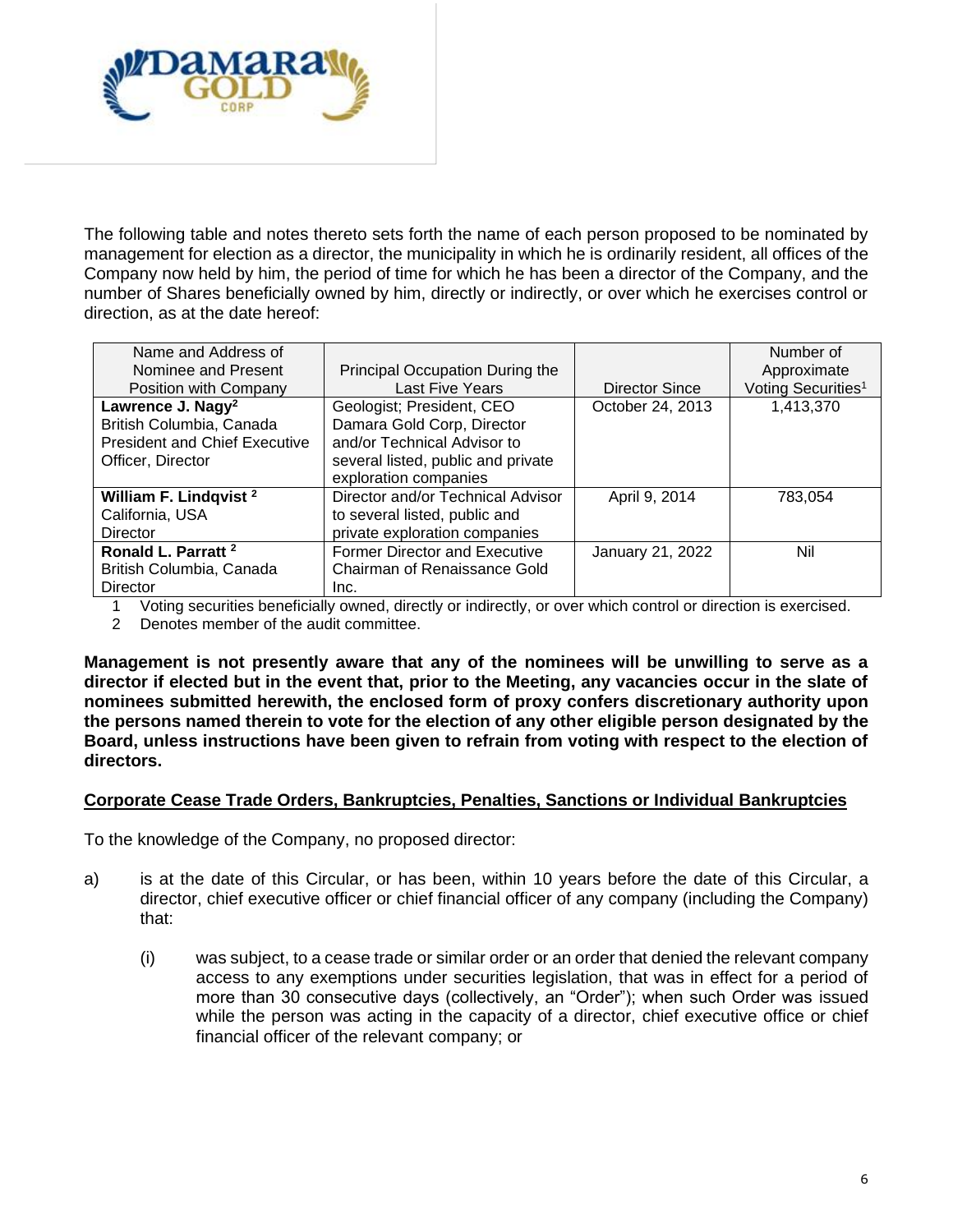

- (ii) was subject to an Order for that was issued after such person ceased to be a director, chief executive officer or chief financial officer of the relevant company, and which resulted from an event that occurred while that person was acting in the capacity as director, chief executive office or chief financial officer of the relevant company; or
- b) is, as at the date of this Circular, or has been within 10 years before the date of the Circular, a director or executive officer of any company (including Damara) that, while that person was acting in that capacity, or within a year of that person ceasing to act in that capacity, became bankrupt, made a proposal under any legislation relating to bankruptcy or insolvency or was subject to or instituted any proceedings, arrangement or compromise with creditors or had a receiver, receiver manager or trustee appointed to hold its assets; or
- c) has, within the 10 years before the date of this Circular, become bankrupt, made a proposal under any legislation relating to bankruptcy or insolvency, or become subject to or instituted any proceedings, arrangement or compromise with creditors, or had a receiver, receiver manager or trustee appointed to hold the assets of the proposed director; or
- d) has been subject to any penalties or sanctions imposed by a court relating to securities legislation or by a securities regulatory authority or has entered into a settlement agreement with a securities regulatory authority; or
- e) has been subject to any penalties or sanctions imposed by a court or regulatory body that would likely be considered important to a reasonable securityholder in deciding whether to vote for a proposed director.

The board of directors has not appointed an executive committee.

As Damara is a reporting company, the Company's directors are required to elect an audit committee from their number. **William Lindqvist, Ronald L. Parratt and Lawrence Nagy** are the three directors to be elected by the board of directors of the Company to the audit committee for the ensuing year. Messer's Lindqvist and Parratt are considered to be independent. Mr. Nagy as the Company's President and CEO is considered non-independent.

#### **Appointment of Auditor**

The persons named in the enclosed instrument of proxy intend to vote for the appointment of Smythe LLP, Chartered Accountants ("Smythe"), as the Company's auditor until the next annual general meeting of shareholders at remuneration to be fixed by the Board.

Management recommends that the shareholders of the Company approve the appointment of Smythe, as auditor for the Company.

**Unless instructions are given to abstain from voting with regard to the appointment of the Auditors, it is the intention of management nominees to vote FOR the appointment of Smythe as auditors of the Company.**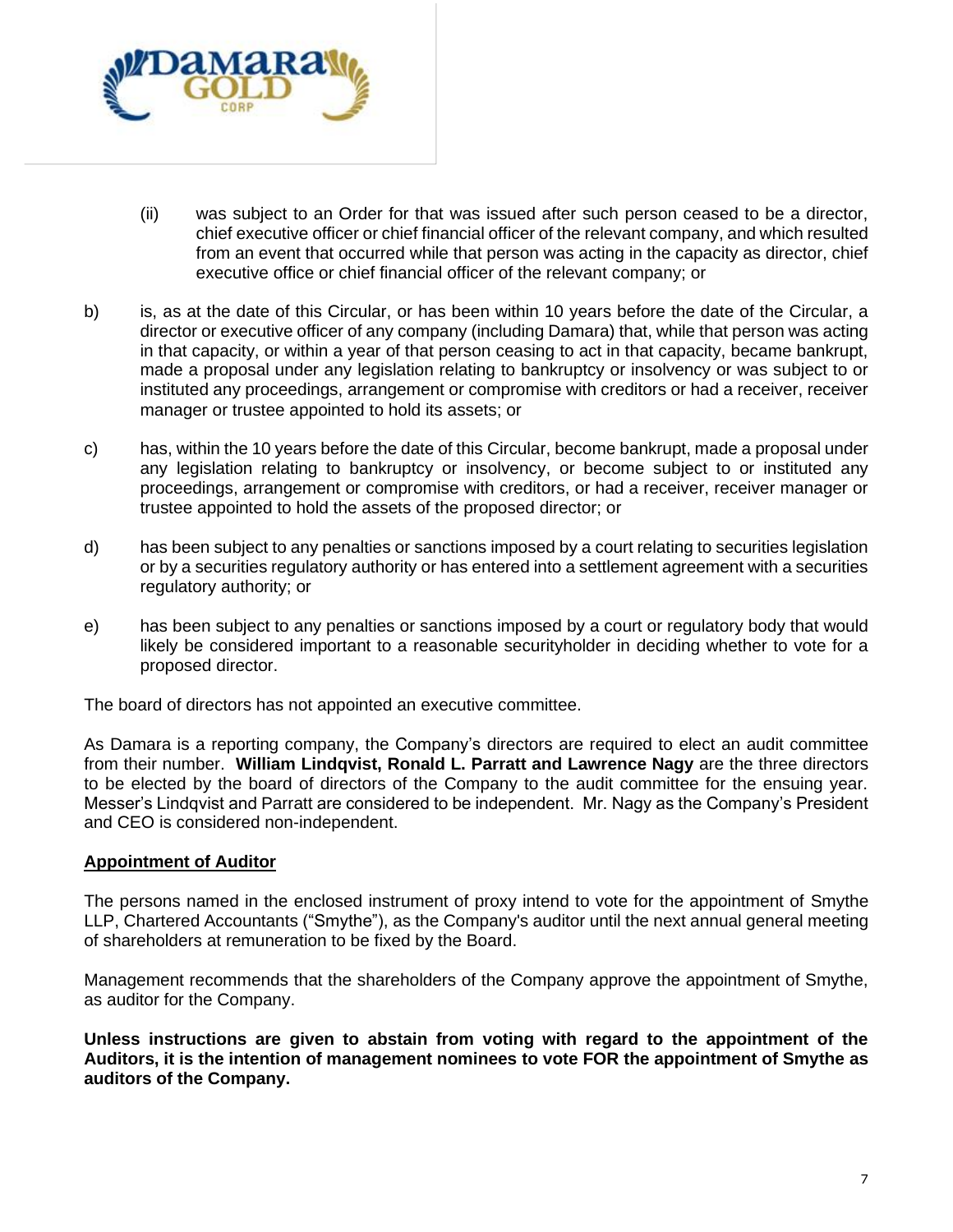

## **Ratification and Approval of Stock Option Plan**

The Company has a rolling stock option plan (the "**Plan**"), which makes a total of 10% of the issued and outstanding shares of the Company available for issuance thereunder. The Company's Plan was most recently approved by the shareholders at the last annual general meeting held on June 29, 2021.

In accordance with policy 4.4 of the TSX Venture Exchange (the "**Exchange**"), all rolling stock option plans, such as the Company's requires the approval of the shareholders of the Company on an annual basis.

The purpose of the Plan is to allow Damara to grant options to directors, officers, employees, management employee and consultants ("**Eligible Person**"), as additional compensation, and as an opportunity to participate in the success of Damara. The granting of such options is intended to align the interests of such Eligible Persons with that of the shareholders.

The Plan provides that, subject to the requirements of the Exchange, the aggregate number of securities reserved for issuance, set aside and made available for issuance under the Plan may not exceed 10% of the issued and outstanding shares of the Company at the time of granting of options (including all options granted by the Company to date). The number of Common Shares which may be reserved in any 12-month period for issuance to any one individual upon exercise of all stock options held by that individual may not exceed 5% of the issued and outstanding Common Shares of the Company at the time of the grant. The number of Common Shares which may be reserved in any 12 month period for issuance to any one consultant may not exceed 2% of the issued and outstanding Common Shares and the maximum number of Common Shares which may be reserved in any 12 month period for issuance to all persons engaged in investor relations activities may not exceed 2% of the issued and outstanding Common Shares of the Company. The Plan provides that options granted to any person engaged in investor relations activities will vest in stages over 12 months with no more than ¼ of the stock options vesting in any three-month period.

The Plan will be administered by the Board or a special committee of directors, either of which will have full and final authority with respect to the granting of all stock options thereunder. Stock options may be granted under the Plan to such Eligible Persons, as the board of directors may from time to time designate.

The exercise price of any stock options granted under the Plan shall be determined by the Board but may not be less than the market price of the Common Shares on the Exchange on the date of the grant (less any discount permissible under Exchange rules). The term of any stock options granted under the Plan shall be determined by the Board at the time of grant but, subject to earlier termination in the event of termination or in the event of death, the term of any stock options granted under the Plan may not exceed ten years. Options granted under the Plan are not to be transferable or assignable other than by will or other testamentary instrument or pursuant to the laws of succession. Subject to certain exceptions, in the event that an Eligible Person ceases to be an Eligible Person, in relation to the Company, stock options granted to such Eligible Person under the Plan will expire 90 days after such individual or entity ceases to act in that capacity in relation to the Company, or such later date as may be reasonably determined by the Board, notwithstanding such later date may not exceed 12 months from the date the Eligible Person ceased to be and Eligible Person.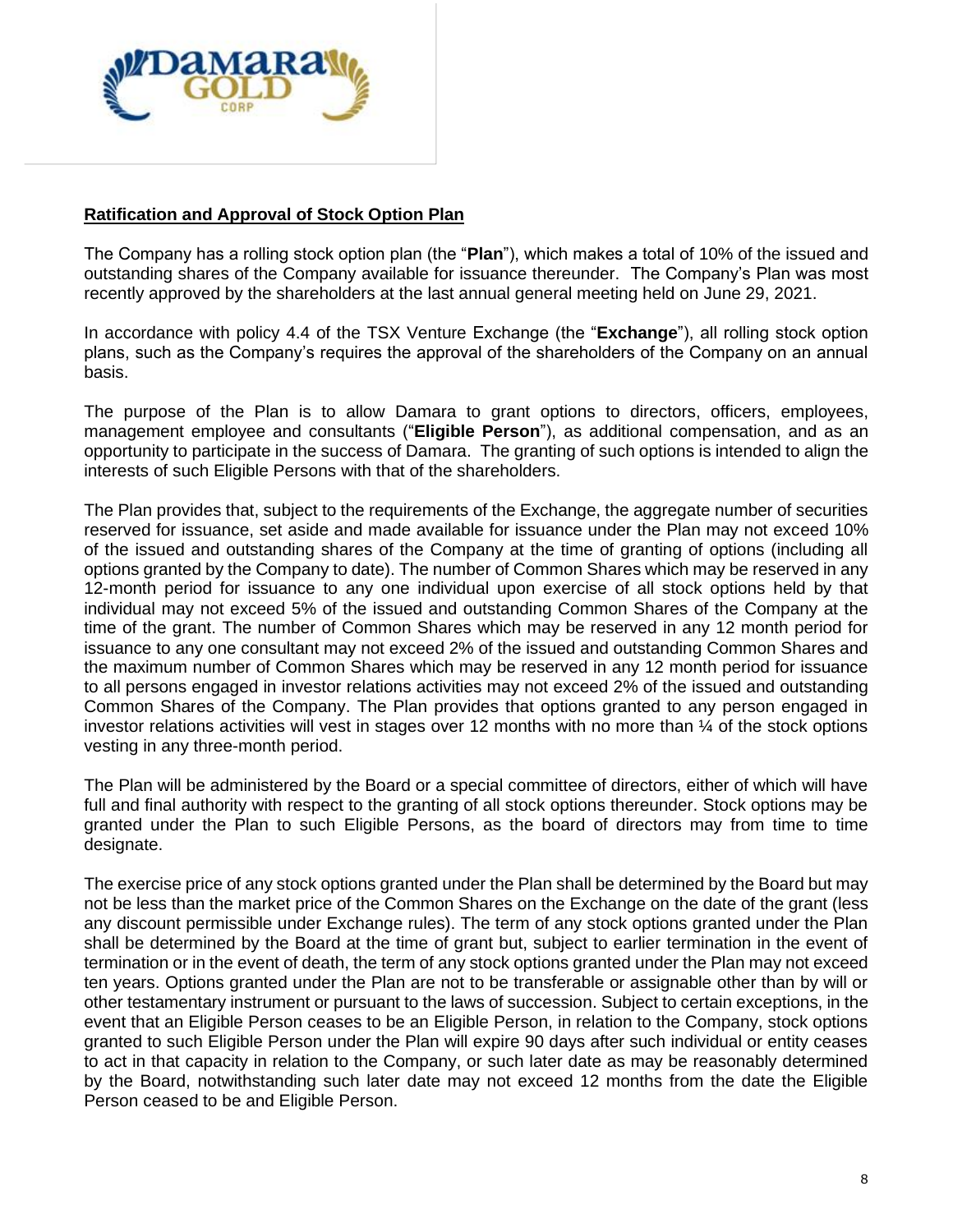

Stock options granted to optionees engaged in investor relations activities on behalf of the Company expire 30 days after such optionees cease to perform such investor relations activities for the Company. In the event of death of an option holder, options granted under the Plan expire one year from the date of the death of the option holder.

The full text of the Plan will be available for review at the Meeting and will be supplied free of charge to Shareholders upon written request made directly to the Company at its registered head office located at 335 – 1632 Dickson Avenue, Kelowna BC V1Y 7T2 Attention: President and CEO.

Accordingly, at the Meeting, Damara shareholders will be asked to pass an ordinary resolution ratifying the Plan. All Damara shareholders present at the Meeting, whether in person or by proxy, will be entitled to vote on such resolution as follows:

### *Shareholder Approval of Stock Option Plan*

"RESOLVED, as an ordinary resolution that:

- 1. the adoption of the Company's Stock Option Plan be ratified, confirmed and approved, subject to acceptance by the Exchange;
- 2. the Company be authorized to grant stock options pursuant and subject to the terms and conditions of the Plan at any time to a maximum of 10% of the issued and outstanding shares of the Company on the applicable grant date;
- 3. the Board of Directors be authorized on behalf of the Company to make any amendments to the Stock Option Plan as may be required by regulatory authorities, without further approval of the Shareholders of the Company, in order to ensure adoption of the Stock Option Plan; and
- 4. any one or more directors and officers of the Company be authorized and directed to perform all such acts and deeds and things and execute, under seal of the Company or otherwise, all such documents, agreements and other writings as may be required to give effect to the true intent of these resolutions."

**Unless otherwise instructed, the person named in the enclosed proxy or voting instruction form intend to vote such proxy or voting instruction form in favour of the approval of the Plan. The directors of the Company recommend that shareholders vote in favour of the approval of the Plan. To be adopted, this resolution is required to be passed by the affirmative vote of a majority of the votes cast on the resolution.**

#### **OTHER BUSINESS**

While management of the Company is not aware of any business other than that mentioned in the Notice of Meeting to be brought before the Meeting for action by the shareholders, **it is intended that the proxies hereby solicited will be exercised upon any other matter or proposal that may properly come before the Meeting, or any adjournment thereof, in accordance with the discretion of the persons authorized to act thereunder.**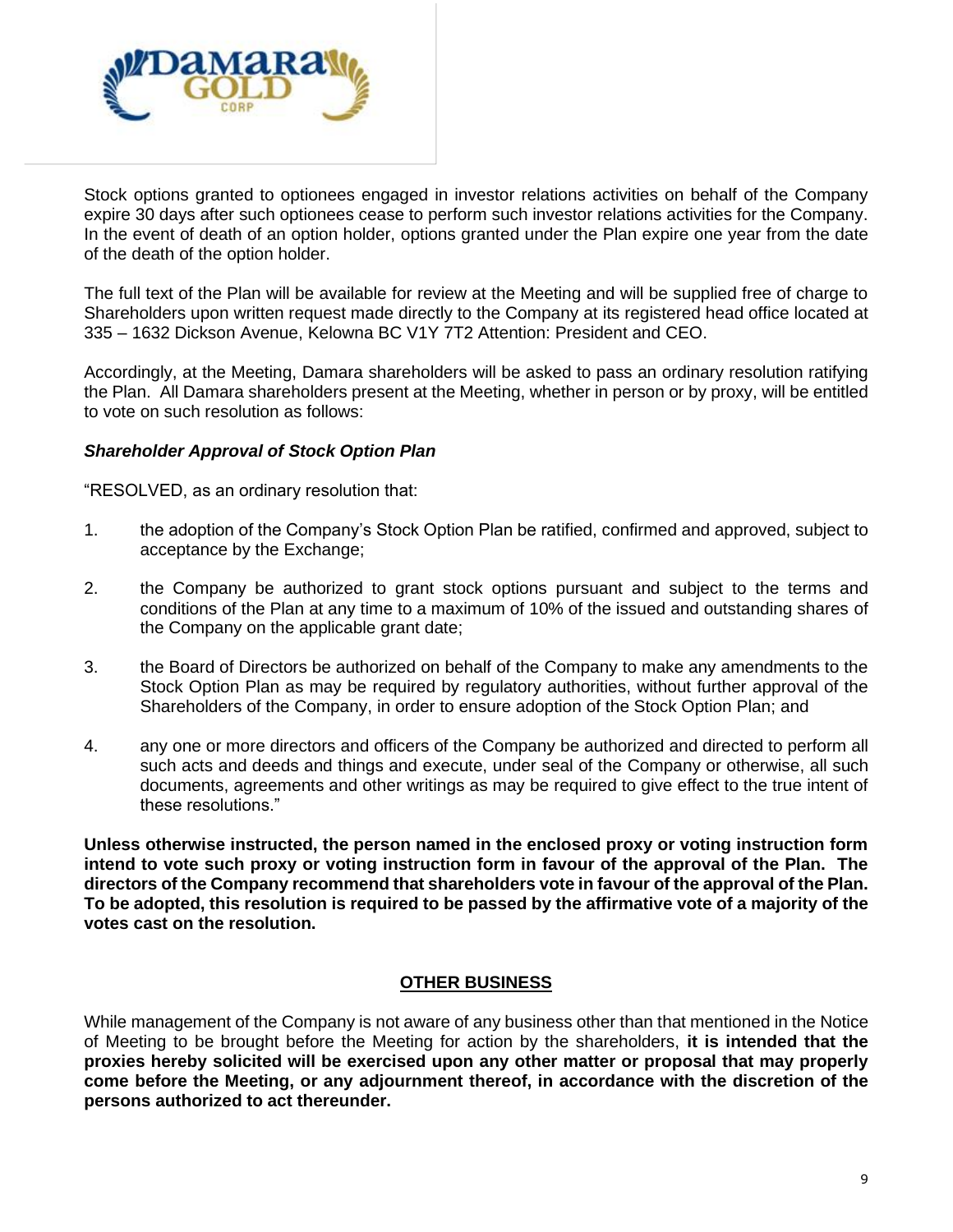

# **GENERAL STATEMENT OF EXECUTIVE COMPENSATION – Venture Issuers**

For the purpose of this Statement of Executive Compensation:

**"Company"** means Damara Gold Corp.;

**"compensation securities"** includes stock options, convertible securities, exchangeable securities and similar instruments including stock appreciation rights, deferred share units and restricted stock units granted or issued by the company or one of its subsidiaries for services provided or to be provided, directly or indirectly, to the company or any of its subsidiaries;

**"external management company"** includes a subsidiary, affiliate or associate of the external management company;

"**NEO**" or "**named executive officer**" means each of the following individuals:

- (a) each individual who, in respect of the Company, during any part of the most recently completed financial year, served as chief executive officer ("**CEO**"), including an individual performing functions similar to a CEO;
- (b) each individual who, in respect of the Company, during any part of the most recently completed financial year, served as chief financial officer ("**CFO**"), including an individual performing functions similar to a CFO;
- (c) in respect of the Company and its subsidiaries, the most highly compensated executive officer other than the individuals identified in paragraphs (a) and (b) at the end of the most recently completed financial year whose total compensation was more than \$150,000 for that financial year; and
- (d) each individual who would be a named executive officer under paragraph (c) but for the fact that the individual was not an executive officer of the Company, and was not acting in a similar capacity, at the end of that financial year;

During the financial year ended July 31, 2021 the Company had two Named Executive Officers ("**NEO**") being:

- a) Lawrence Nagy, President and CEO of the Company; and
- b) Terese Gieselman, CFO and Secretary of the Company.

"**underlying securities"** means any securities issuable on conversion, exchange or exercise of compensation securities.

*All currency references herein are expressed in Canadian Dollars unless otherwise specified.*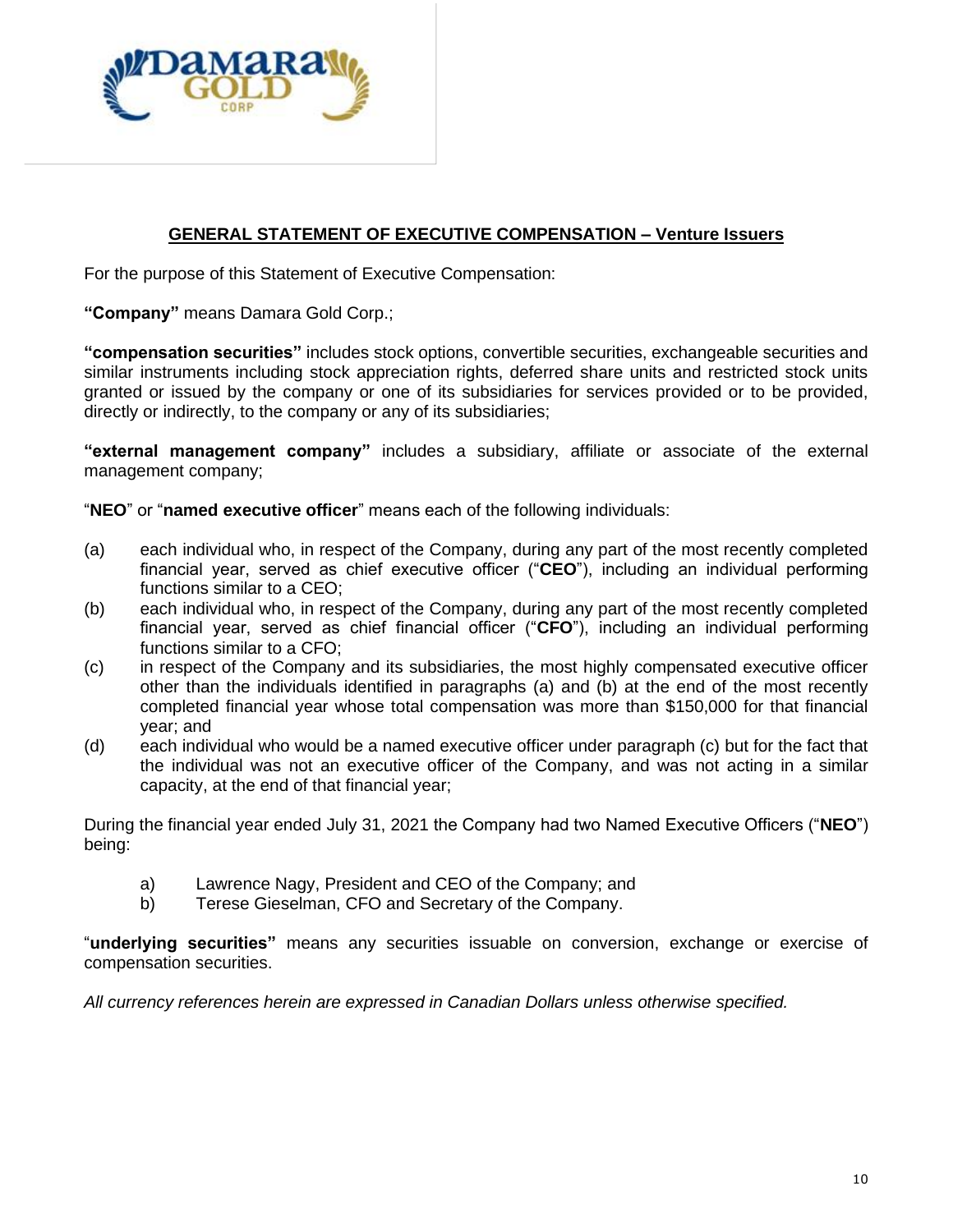

## **Director and NEO Compensation**

### *Director and NEO compensation, excluding options and compensation securities.*

The following table sets forth all compensation for the two most recently completed financial years being July 31, 2021 and July 31, 2020 paid, payable, awarded, granted, given, or otherwise provided, directly or indirectly, by the Company or its subsidiary, to each NEO and director of the Company, in any capacity, including, for greater certainty, all plan and non-plan compensation, direct and indirect pay, remuneration, economic or financial award, reward, benefit, gift or perquisite paid, payable, awarded, granted, given or otherwise provided to the NEO or a director of the Company for services provided and for services to be provided, directly or indirectly, to the Company or its subsidiary.

| <b>Table of Compensation Excluding Compensation Securities</b> |               |                                              |              |                         |             |                       |              |
|----------------------------------------------------------------|---------------|----------------------------------------------|--------------|-------------------------|-------------|-----------------------|--------------|
|                                                                |               | Salary,<br>consulting<br>fee, retainer<br>or |              | Committee<br>or meeting | Value of    | Value of all<br>other | Total        |
| Name and Principal                                             | Year          | commission                                   | <b>Bonus</b> | fees                    | Perquisites | compensation          | Compensation |
| <b>Position</b>                                                | <b>Jul 31</b> | (3)                                          | $(\$)$       | (3)                     | $($ \$)     | (3)                   | $($ \$)      |
| Lawrence Nagy <sup>1</sup>                                     |               |                                              |              |                         |             |                       |              |
| President and CEO                                              | 2021          | 37.500                                       | Nil          | Nil                     | Nil         | Nil                   | 37,500       |
| Director                                                       | 2020          | 30,000                                       | Nil          | Nil                     | Nil         | Nil                   | 30,000       |
| Terese Gieselman <sup>2</sup>                                  | 2021          | 27,393                                       | Nil          | Nil                     | Nil         | $31,338^3$            | 58,371       |
| CFO & Secretary                                                | 2020          | 15,363                                       | Nil          | Nil                     | Nil         | 1.997 <sup>3</sup>    | 17,360       |
| <b>William Lindgvist</b>                                       | 2021          | Nil                                          | Nil          | Nil                     | Nil         | Nil                   | Nil          |
| Director                                                       | 2020          | Nil                                          | Nil          | Nil                     | Nil         | Nil                   | Nil          |
| William Yeomans <sup>4</sup>                                   | 2021          | 13.600                                       | Nil          | Nil                     | Nil         | Nil                   | 13,600       |
| <b>Former Director</b>                                         | 2020          | Nil                                          | Nil          | Nil                     | Nil         | Nil                   | Nil          |
| Ronald L. Parratt <sup>5</sup>                                 | 2021          | Nil                                          | Nil          | Nil                     | Nil         | Nil                   | Nil          |
| Director                                                       | 2020          | Nil                                          | Nil          | Nil                     | Nil         | Nil                   | Nil          |

## **NOTES:**

- 1 Consulting fees were paid and/or accrued to 43983 Yukon Inc., a company controlled by Lawrence Nagy, the Company's CEO *(See External Management Companies*);
- 2 Consulting fees were paid and/or accrued to Minco Corporate Management, a company controlled by Terese Gieselman, the Company's CFO *(See External Management Companies*);
- 3 Other compensation includes fees for administration, accounting and employment services provided to the Company by Minco personnel (*See External Management Companies)*;
- 4 Consulting fees were paid to Yeomans Geological Inc. a company controlled by William Yeomans a former director. Mr. Yeomans resigned as director on January 21, 2022.
- 5 Ronald L. Parratt was appointed director on January 21, 2022.

#### *External Management Companies*

The Company retained the services of Lawrence Nagy as President and CEO through his management company, 43983 Yukon Inc. ("**43983**"), at a rate of \$5,000 per month (2020 - \$2,500 per month). 43983 is a private company controlled by Lawrence Nagy.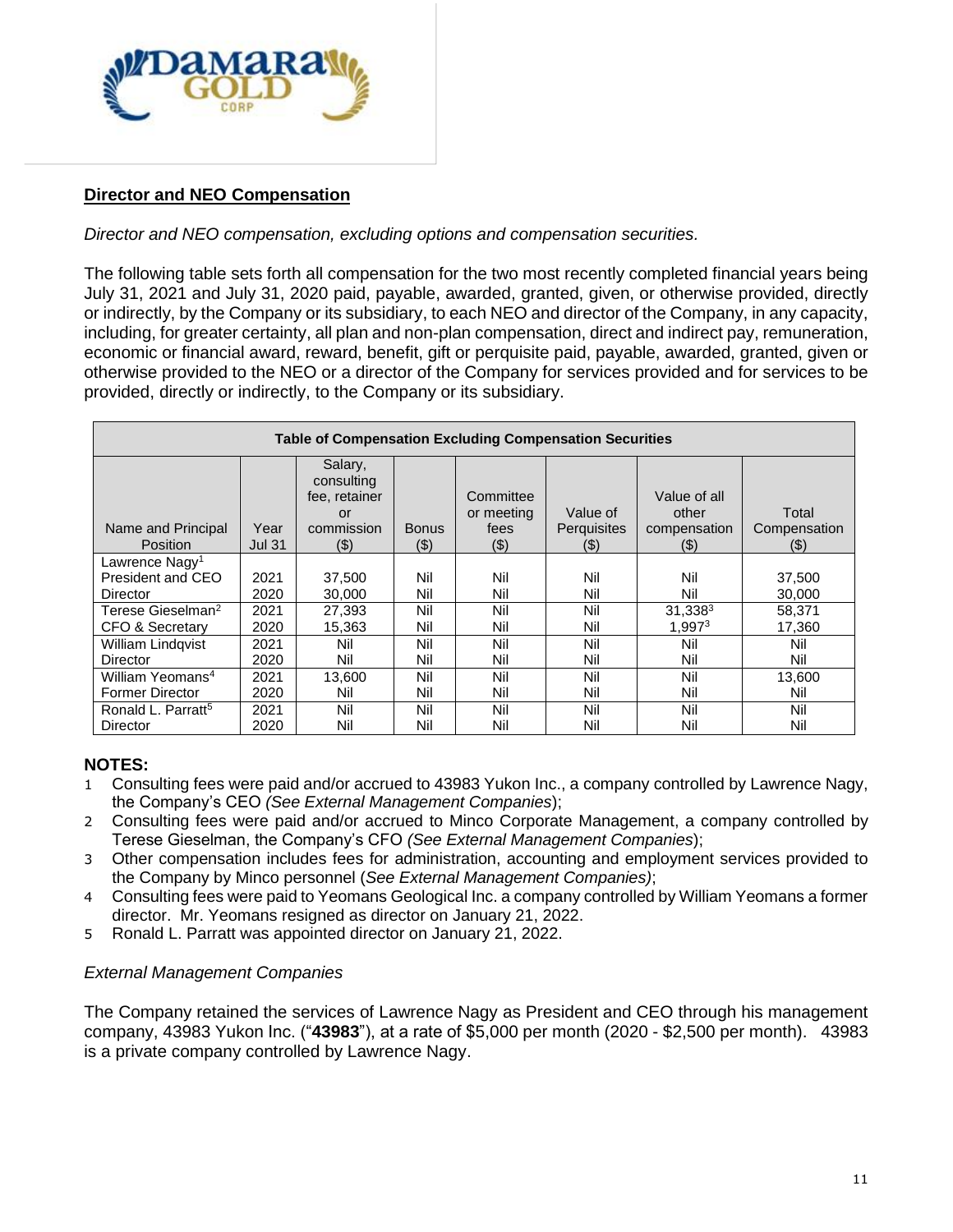

The Company retained the services of Terese Gieselman a CFO and Corporate Secretary through her management company, Minco Corporate Management Inc. ("**Minco**") at a rate of \$85 per hour. Minco is a private company wholly-owned by Terese Gieselman.

Additionally Minco also provides corporate, administration, accounting personnel at a rates of \$50 - \$65 per hour such amounts are included in Other Compensation.

## **Compensation Securities Table**

| Name and<br><b>Position</b>                                | Type of<br>compensation<br>security | Number of<br>compensation<br>securities, number<br>of underlying<br>securities and<br>percentage of class <sup>*</sup> | Date of<br><b>Issue or</b><br>Grant | Issue,<br>conversion<br>or exercise<br>price | <b>Closing</b><br>price of<br>security or<br>underlying<br>security on<br>the date of<br>grant | <b>Closing</b><br>price of<br>security or<br>underlying<br>security at<br>year end | <b>Expiry</b><br>date |
|------------------------------------------------------------|-------------------------------------|------------------------------------------------------------------------------------------------------------------------|-------------------------------------|----------------------------------------------|------------------------------------------------------------------------------------------------|------------------------------------------------------------------------------------|-----------------------|
| Lawrence Nagy <sup>1</sup><br>President, CEO &<br>Director | <b>Stock Options</b>                | 500,000 (21%)<br>500,000 Underlying<br>Shares (0.7%)                                                                   | <b>July 15,</b><br>2021             | \$0.08                                       | \$0.065                                                                                        | \$0.065                                                                            | July<br>15/26         |
| Terese Gieselman <sup>2</sup><br>CFO/Secretary             | <b>Stock Options</b>                | 350,000 (15%)<br>350,000 Underlying<br>Shares (0.5%)                                                                   | <b>July 15.</b><br>2021             | \$0.08                                       | \$0.065                                                                                        | \$0.065                                                                            | July<br>15/26         |
| William Lindqvist <sup>3</sup><br>Director                 | <b>Stock Options</b>                | 200,000 (8%)<br>200,000 Underlying<br>Shares (0.3%)                                                                    | <b>July 15,</b><br>2021             | \$0.08                                       | \$0.065                                                                                        | \$0.065                                                                            | July<br>15/26         |
| William Yeomans <sup>4</sup><br><b>Former Director</b>     | <b>Stock Options</b>                | 200,000 (8%)<br>200,000 Underlying<br>Shares (0.3%)                                                                    | <b>July 15,</b><br>2021             | \$0.08                                       | \$0.065                                                                                        | \$0.065                                                                            | Jan.<br>21/23         |
| Ronald L. Parratt <sup>5</sup>                             | Nil                                 | Nil                                                                                                                    | Nil                                 | Nil                                          | Nil                                                                                            | Nil                                                                                | Nil                   |

During the years ended July 31, 2021 the following securities were issued.

\*Percentages based on 2,400,000 options outstanding and 69,515,389 shares outstanding as at July 31, 2021.

As at July 31, 2021:

- 1. Mr. Nagy held 500,000 options each of which are exercisable into one common share of the Company and all of which are fully vested and are exercisable at \$0.08 per share until July 15, 2026. The options represent 21% of the options outstanding and 0.7% of the underlying commons shares issued and outstanding.
- 2. Ms. Gieselman held through Minco 350,000 options each of which are exercisable into one common share of the Company and all of which are fully vested and are exercisable at \$0.08 per share until July 15, 2026. The options represent 15% of the options outstanding and 0.5% of the underlying commons shares issued and outstanding.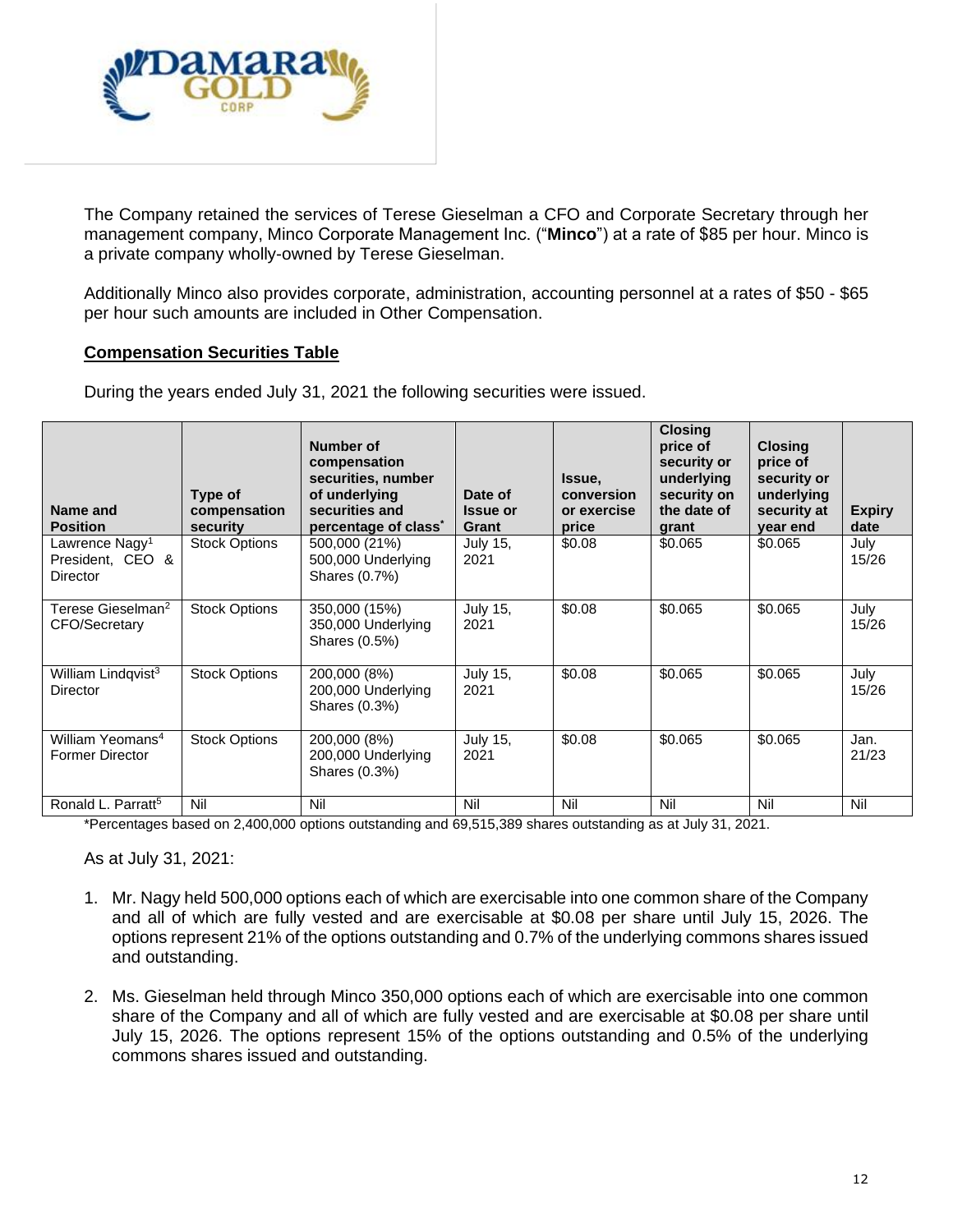

- 3. Mr. Lindqvist held 200,000 options each of which are exercisable into one common share of the Company and all of which are fully vested and are exercisable at \$0.08 per share until July 15, 2026. The options represent 8% of the options outstanding and 0.3% of the underlying commons shares issued and outstanding. Subsequent to July 31, 2021 on January 21, 2022 Mr. Lindqvist was granted 100,000 options each of which are exercisable into one common share of the Company and all of which are fully vested and are exercisable at \$0.08 per share until January 21, 2027.
- 4**.** Mr. Yeomans held 200,000 options each of which are exercisable into one common share of the Company and all of which are fully vested and are exercisable at \$0.08 per share until January 21, 2023. The options represent 8% of the options outstanding and 0.3% of the underlying common shares issued and outstanding. Mr. Yeomans resigned effective January 21, 2022 and his option expiry was extended to January 21, 2023.
- 5. Mr. Parratt was appointed director on January 21, 2022 and on January 21, 2022 was granted 200,000 options each of which are exercisable into one common share of the Company and all of which are fully vested and are exercisable at \$0.08 per share until January 21, 2027.

*See Securities Authorized For Issuance Under Equity Compensation Plans for additional information.*

### **Exercise of Compensation Securities by Directors and NEO's**

During the most recently completed year end July 31, 2021 the following outlines the exercise of compensation securities by directors or NEO's.

| Name and<br><b>Position</b>                     | Type of<br>compensation<br>security | Number of<br>underlying<br>securities<br>exercised | <b>Exercise</b><br><b>Price</b><br>$($ \$) | Date of<br><b>Exercise</b> | <b>Closing</b><br>price of<br>security on<br>date of<br>exercise<br>$($ \$) | <b>Difference</b><br>between<br>exercise<br>price and<br>closina<br>price on<br>date of<br>exercise<br>$($ \$) | Total<br>Value on<br>exercise<br>date<br>$($ \$) |
|-------------------------------------------------|-------------------------------------|----------------------------------------------------|--------------------------------------------|----------------------------|-----------------------------------------------------------------------------|----------------------------------------------------------------------------------------------------------------|--------------------------------------------------|
| Lawrence Nagy<br>President, CEO &<br>Director   | Stock Option                        | 300,000                                            | 0.05                                       | July<br>26/21              | 0.065                                                                       | 0.015                                                                                                          | 4,500                                            |
| <b>William Lindgvist</b><br>Director            | <b>Stock Option</b>                 | 150,000                                            | 0.05                                       | July<br>27/21              | 0.065                                                                       | 0.015                                                                                                          | 2,250                                            |
| William Yeomans<br>Director                     | <b>Stock Option</b>                 | 150,000                                            | 0.05                                       | May<br>27/21               | 0.115                                                                       | 0.07                                                                                                           | 9,750                                            |
| Gieselman<br>Terese<br>(Minco)<br>CFO/Secretary | <b>Stock Option</b>                 | 350,000                                            | 0.05                                       | July<br>26/21              | 0.065                                                                       | 0.015                                                                                                          | 5,250                                            |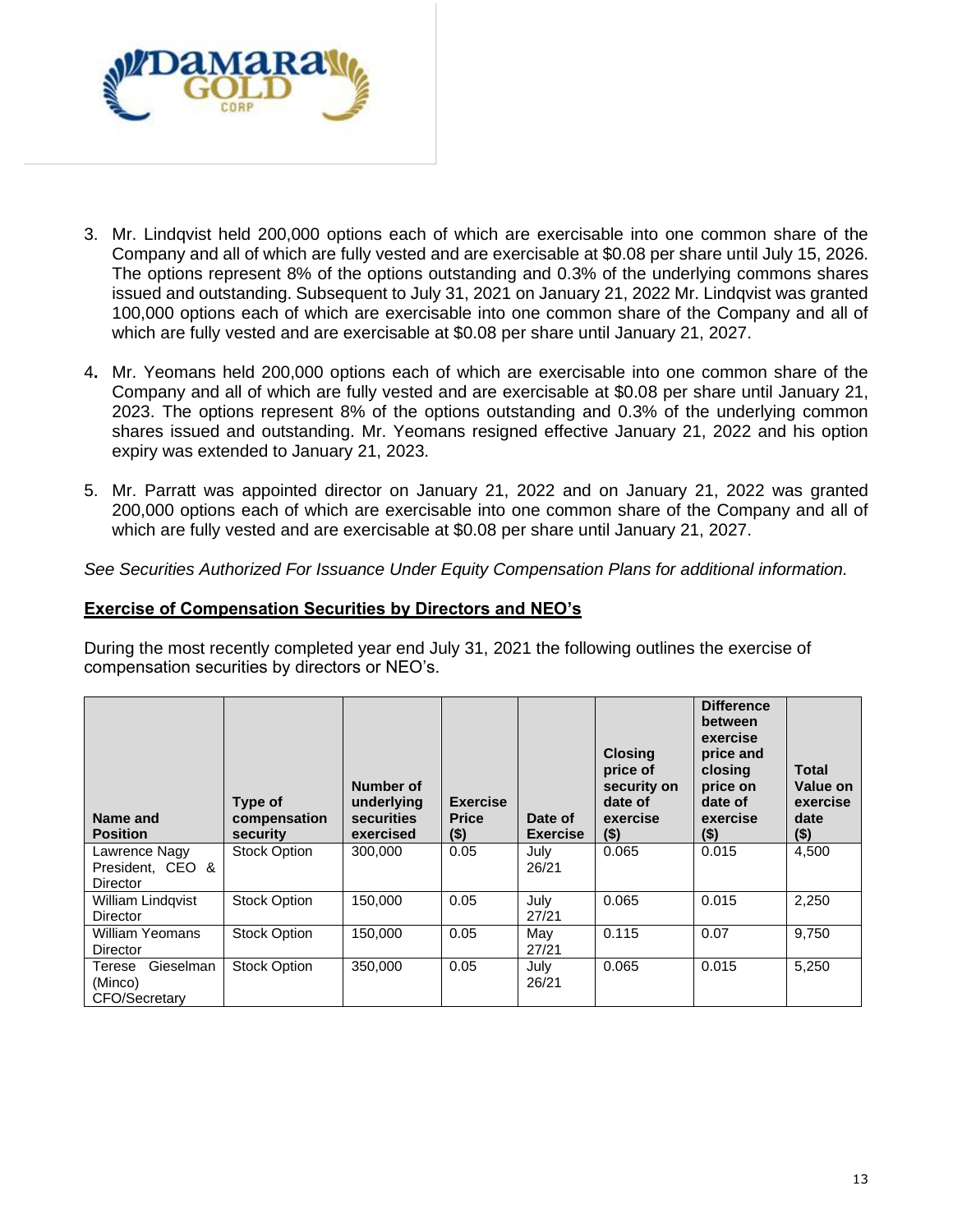

# **Stock Option Plan**

The Company's Stock Option Plan provides that the maximum number of options eligible for issuance under the Plan is equal to 10% of the number of common shares of the Company outstanding from time to time. As required by the policies of the Exchange, as this plan is considered a "rolling plan" it requires approval by the shareholders of the Company on an annual basis, which will be sought at the Meeting. Refer to "Particulars of Other Matters to be Acted Upon – Ratification of Stock Option Plan" for further details.

### **Employment, consulting and management agreements**

Other than set out herein, the Company did not have any formal employment, management or consulting agreements under which compensation was provided during the most recently completed financial year or is payable in respect *See Termination and Change of Control for further details.*

## **Termination and Change of Control Benefits**

The Company does not have any pension or retirement plan which is applicable to the NEOs. The Company has not provided compensation, monetary or otherwise, during the most recently completed financial year, to any person who now or previously has acted as an NEO of the Company, in connection with or related to the retirement, termination or resignation of such person, and the Company has provided no compensation to any such person as a result of a change of control of the Company. The Company is not party to any compensation plan or arrangement with a NEO resulting from the resignation, retirement or termination of employment of any such person.

There are no compensatory plans or arrangements between the Company and a NEO with respect to the resignation, retirement or other termination of employment of the NEO, a change of control of the Company or a change in the NEO's responsibilities following a change of control of the Company.

#### *Compensation Review Process*

The Company does not have a formal compensation program. The Company's officers in most cases are compensated based on a daily or fixed monthly, amounts and are paid indirectly through professional management and consulting companies in which they are owners, contractors or employees. In establishing fees or salaries for the Company's CEO, other executive officers and directors, consideration is given to salary ranges for comparable positions in similar size resource industry companies. Data for such comparisons is obtained from the evaluation of compensation against industry peers including those with a similar market capitalization, in the business of exploring similar minerals in similar jurisdictions, and from reviewing similar other companies' compensation information included in their information circulars. In setting salaries within competitive ranges, the Company considers performance related factors including the Company's overall results during the past year and its performance relative to a budgeted plan or stated objectives. Consideration also is given to an individual's contribution to the Company and the accomplishments of departments for which that officer has management responsibility, and the potential for future contributions to the Company.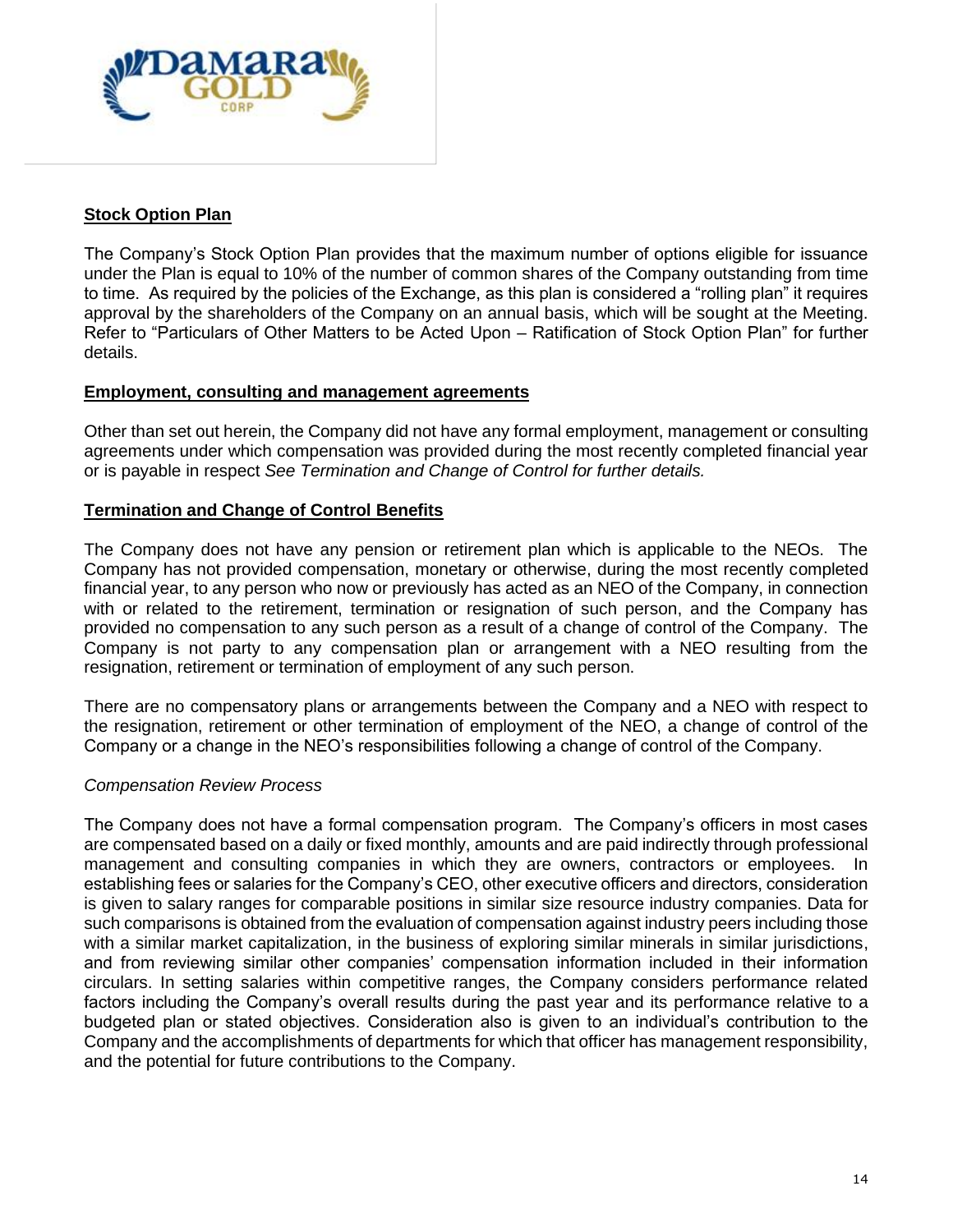

In keeping with the relatively simple compensation structure adopted by most venture issuers, the Company's executive compensation for its executive officers has two primary components, cash compensation and incentive stock options.

## *Compensation Risk Assessment and Mitigation*

Although the Company does not have formal policies specifically targeting risk-taking in a compensation context, the practice of management and the Board is to consider all factors relating to an executive officer's performance, including any risk mitigation efforts or excessive risk-taking, in determining compensation.

Under the Company's policies, executive officers and directors are not permitted to purchase financial instruments (including prepaid variable contracts, equity swaps, collars or units of exchange funds) that are designed to hedge or offset a decrease in market value of equity securities granted as compensation or held directly or indirectly by the executive officer or director.

### *Elements of Executive Compensation Program*

The Company's compensation program consists of the following elements:

- (a) base salary or consulting fees;
- (b) bonus payments; and
- (c) equity participation through the Plan.

#### *Base Salary or Consulting Fees*

Base salary ranges for NEOs were initially determined upon review of salaries paid by other companies that are comparable in size to the Company.

In determining the base salary of a NEO, the Board considers the following factors:

- (a) the particular responsibilities related to the position;
- (b) salaries paid by other companies in the same industry, which were similar in size and stage of development as the Company;
- (c) the experience level of the NEO;
- (d) the amount of time and commitment which the NEO devotes to the Company; and
- (e) the NEO's overall performance and performance in relation to the achievement of corporate milestones and objectives.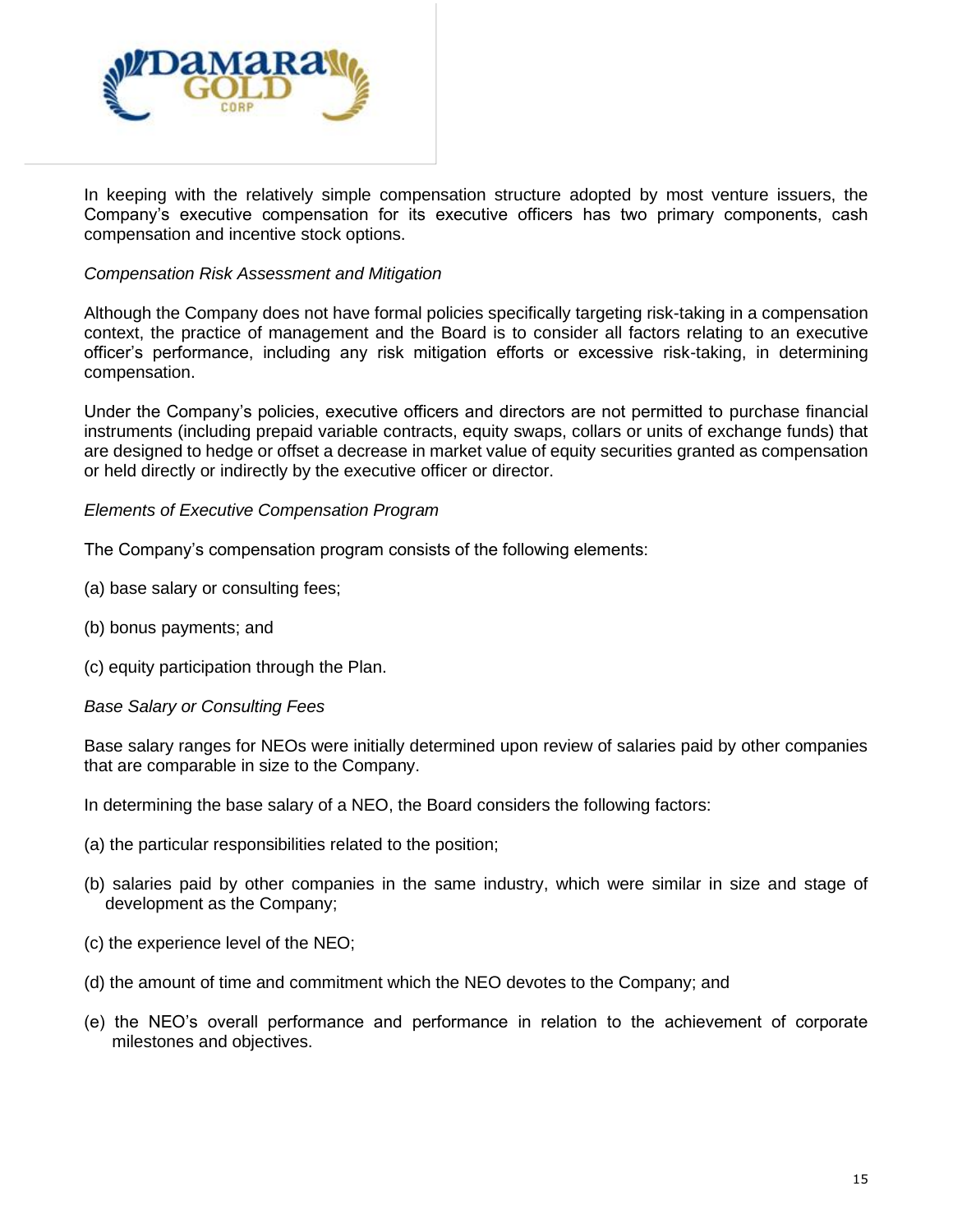

## *Bonus Payments*

Each of the NEOs, as well as all employees, are eligible for an annual bonus, payable in cash or through option-based compensation. The amount paid is based on the Board's assessment of the Company's performance for the year. Factors considered in determining bonus amounts include individual performance, financial criteria (such as cash management and share price performance) and operational criteria (such as significant acquisitions of mineral properties and the attainment of corporate milestones). The Company did not award any bonuses during its financial years ended July 31, 2021.

### *Equity Participation*

The Company currently offers equity participation in the Company through the Plan.

### *Executive Compensation*

Except for the grant of Options to the NEOs and any compensation payable pursuant consulting fees incurred for the performance of duties by the CEO the CFO there are no additional arrangements under which NEOs were compensated by the Company during the two most recently completed financial years for their services in their capacity as NEOs, directors or consultants.

### *Director Compensation*

The Company does not currently pay compensation to non-management directors, nor are they paid for attendance at board meetings. The directors are reimbursed for expenses occurred in carrying out their duties as directors and are granted Options from time to time.

The Plan allows the Company to grant Options to the officers, employees and directors. The purpose of granting such Options is to assist the Company in compensating, attracting, retaining and motivating the directors of the Company and to closely align the personal interests of such persons to that of the Shareholders.

## **MANAGEMENT CONTRACTS**

No management functions of the Company are performed to any substantial degree by a person other than the Board or NEO's of the Company.

#### **SECURITIES AUTHORIZED FOR ISSUANCE UNDER EQUITY COMPENSATION PLANS**

The following table sets forth as at the year ended July 31, 2021, the number of securities authorized for issuance under the Company's Plan which was approved by the shareholders of the Company at the last annual general meeting on June 29, 2021: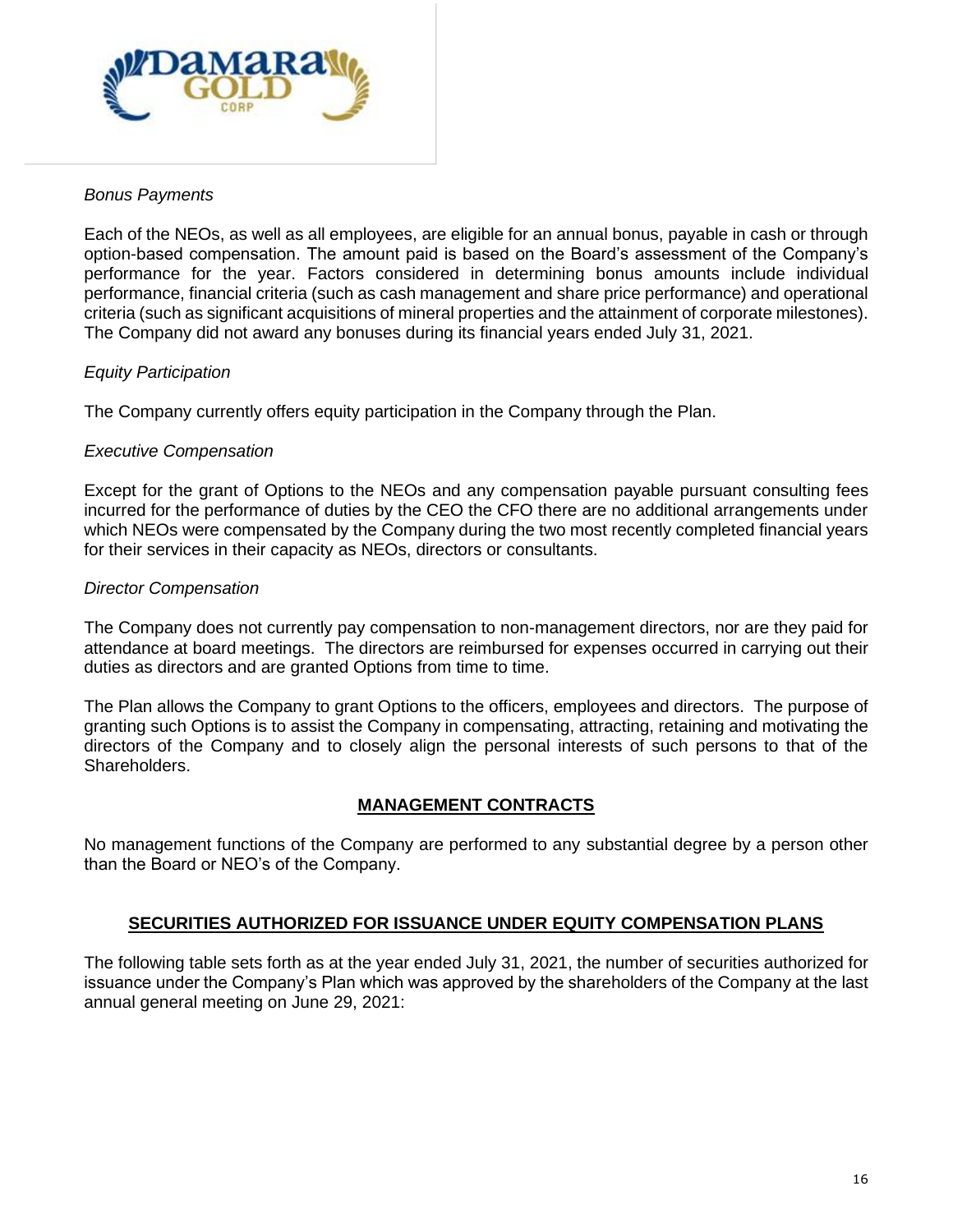

| Plan Category                                                    | Number of<br>securities to be<br>issued upon<br>exercise of<br>outstanding<br>options | Weighted-<br>average<br>exercise price<br>of outstanding<br>options<br>(b) | Number of securities<br>remaining available for<br>future issuance under<br>equity compensation<br>plans (excluding<br>securities reflected in |
|------------------------------------------------------------------|---------------------------------------------------------------------------------------|----------------------------------------------------------------------------|------------------------------------------------------------------------------------------------------------------------------------------------|
|                                                                  | (a)                                                                                   |                                                                            | column (a))                                                                                                                                    |
| Equity compensation plans<br>approved by security holders        | 2,700,000                                                                             | \$0.08                                                                     | 3,251,539                                                                                                                                      |
| Equity compensation plans<br>not approved by security<br>holders |                                                                                       |                                                                            |                                                                                                                                                |
| Total                                                            | 2,700,000                                                                             | \$0.08                                                                     | 3,251,539                                                                                                                                      |

# NOTES:

1. The above numbers are based on 10% of the issued and outstanding shares of 69,515,389 as at June 1, 2022 (less 1,000,000 options exercised to date under the plan).

## **INDEBTEDNESS OF DIRECTORS AND EXECUTIVE OFFICERS**

As at the date hereof, no director or executive officer of the Company, no proposed nominee for election as a director of the Company, no associate of any such director, executive officer or proposed nominee (including companies controlled by them), no employee of the Company or any of its subsidiaries, and no former executive officer, director or employee of the Company or any of its subsidiaries, is indebted to the Company or any of its subsidiaries (other than for "routine indebtedness" as defined under applicable securities legislation) or is indebted to another entity where such indebtedness is the subject of a guarantee, support agreement, letter of credit or other similar arrangement or understanding provided by the Company or any of its subsidiaries.

#### **INTEREST OF INFORMED PERSONS IN MATERIAL TRANSACTIONS**

Except as otherwise disclosed herein or as previously disclosed in an information circular of the Company, no informed person (i.e. insider) of the Company, no proposed director of the Company, and no associate or affiliate of any informed person or proposed director has had any material interest, direct or indirect, in any transaction since July 31, 2021 or in any proposed transaction which has materially affected or would materially affect the Company or any of its subsidiaries.

#### **INFORMATION ON CORPORATE GOVERNANCE**

The following information of the Company's Corporate Governance Policy is given in accordance with Form 58-101F2 of National Instrument 58-101.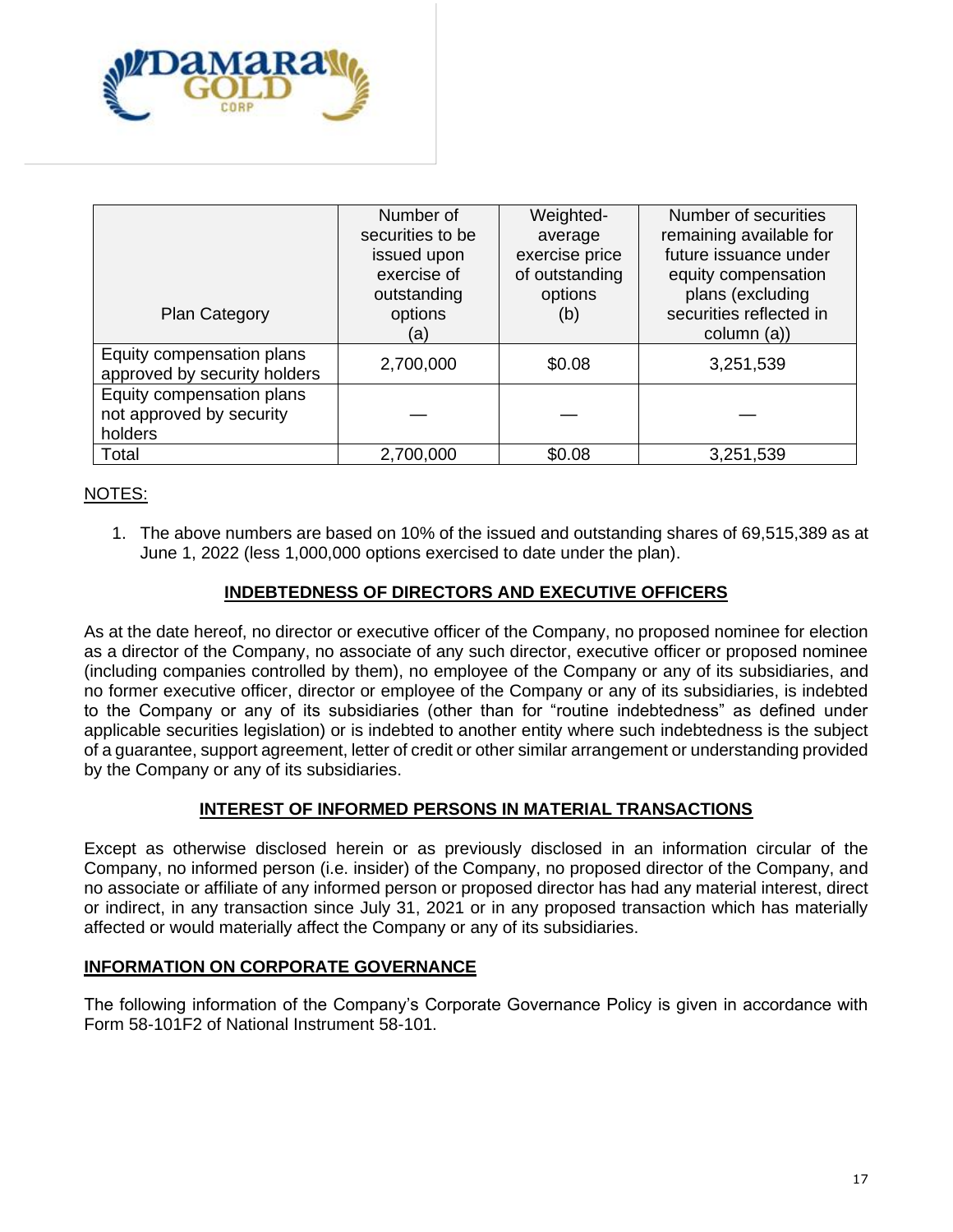

### **Board of Directors**

The Board is currently composed of three directors, and it is proposed that three directors will be nominated at the Meeting.

Form 58-101F2 suggests that the board of directors of every listed company should be constituted with a majority of individuals who qualify as "independent" directors under NI 58-101, which provides that a director is independent if he or she has no direct or indirect "material relationship" with the Company. "Material relationship" is defined as a relationship which could, in the view of the Company's Board, be reasonably expected to interfere with the exercise of a director's independent judgment.

Of the proposed nominees, one (1) nominee, Lawrence Nagy is considered "not independent" as Mr. Nagy is the current President and CEO and is considered an "inside" or management director. Each of the remaining two proposed directors are considered by the Board to be "independent", within the meaning of NI 58-101. The independent board determines executive compensation from time to time.

### **Directorships**

The following table sets forth the directors of the Company who currently hold directorships on other reporting issuers:

| Name of Director  | Other Issuer                |
|-------------------|-----------------------------|
| Lawrence Nagy     | Golden Ridge Resources Ltd. |
| William Lindqvist | Golden Ridge Resources Ltd. |

#### **Orientation and Continuing Education**

The Board does not have a formal orientation and education program for new directors. Upon joining the Board, each director is provided with an orientation program regarding the role of the Board, its committees and its directors, and the nature and operation of the Company's current and past business. They are also provided with a copy of the audit committee charter.

The Board encourages directors to participate in continuing education opportunities in order to ensure that the directors may maintain or enhance their skills and abilities as directors and maintain a current and thorough understanding of the Company's business.

#### **Ethical Business Conduct**

Corporate governance is the structure and process used to direct and manage the business and affairs of a corporation with the objective of enhancing shareholder value. The Board believes that the Company has in place corporate governance practices that are both effective and appropriate to the Company's size and business operations.

To facilitate meeting this responsibility, the Board seeks to foster maintaining a culture of ethical business conduct and social responsibility as critically important. Management consistently strives to instill the Company's principles into the practices and actions of the Company's management and employees.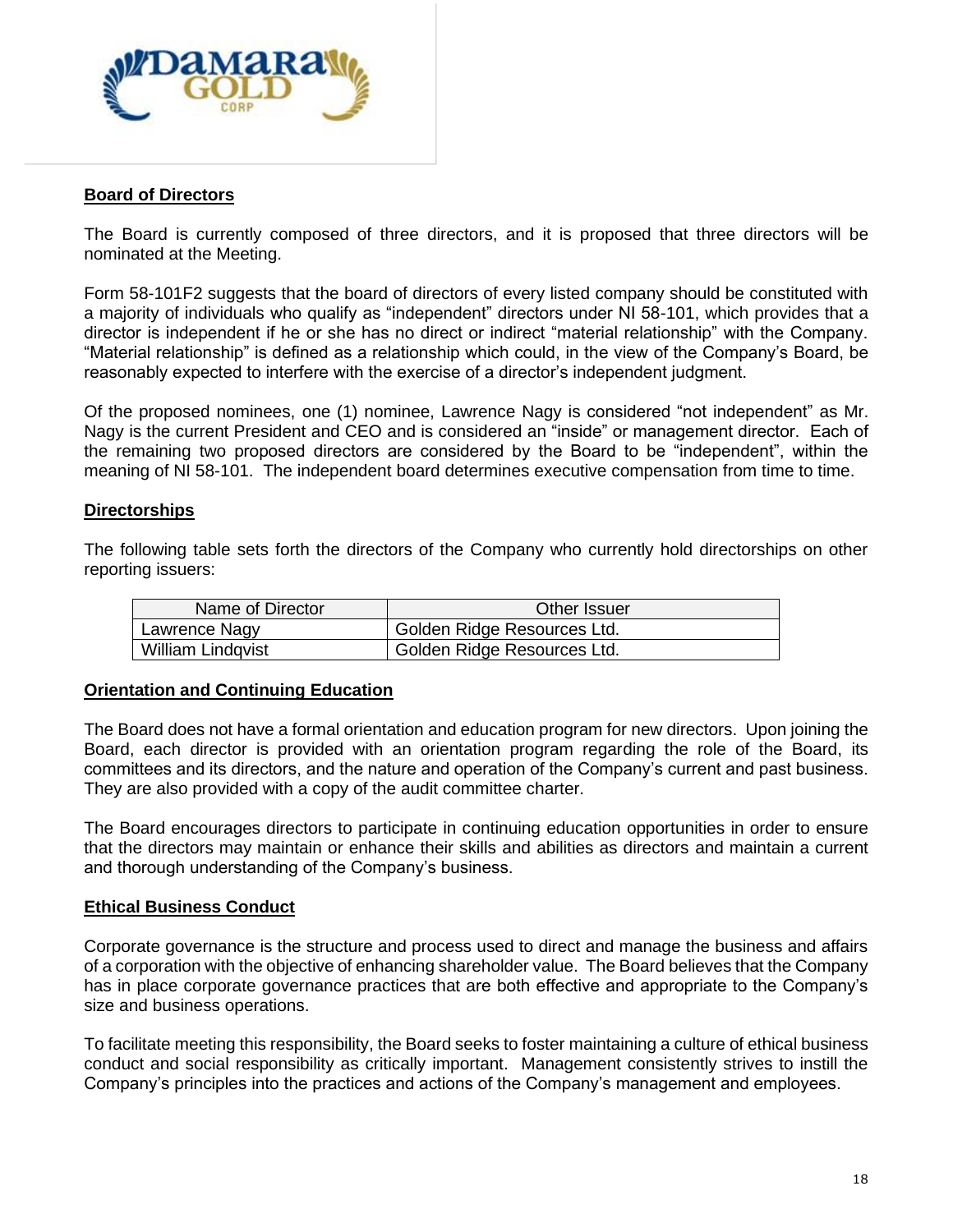

In that regard, the Board adopted a written **Code of Business Conduct** (the "**Code**") for its directors, officers, employees and consultants. A copy of the Code can be found on the Company website at [www.damaragoldcorp.com](http://www.damaragoldcorp.com/) and has been posted on SEDAR at [www.sedar.com;](http://www.sedar.com/)

#### **Nomination of Directors**

The Board has not established a nominating committee. In circumstances where the Company needs to nominate new directors, current directors put forward candidates to the Board for consideration and potential nomination as a director.

### **Compensation**

The Company has not yet established a compensation committee and to date, decisions regarding compensation for the directors and the executive officers have been made by the independent board members.

#### **Other Board Committees**

The Company has no committees other than the audit committee. The Company is small and until now the duties of the recommended committees have been performed by the plenary Board. Going forward, upon the expansion in the size of the Board, the Board will review its corporate governance practices and consider, among other matters, whether it would be desirable to establish additional committees of the Board.

#### **Assessments**

The Board has not yet established a formal performance review process for assessing the effectiveness of the Board, the audit committee or the individual directors. It is expected that the contributions of an individual director are informally monitored by the other Board members, having in mind the business strengths of the individual and the reasons for which the individual was nominated for appointment to the Board. The Company will continue to develop its approach to corporate governance in light of its own circumstances and what are recognized as best practices in this area.

#### **DISCLOSURE BY VENTURE ISSUERS**

NI 52-110F2 requires the Company as a 'venture issuer' to disclose annually in its information circular the following information concerning the audit committee and its relationship with its independent auditors.

#### **Audit Committee Charter**

The audit committee is governed by its charter, which is set out in the attached Schedule "A" of this Circular.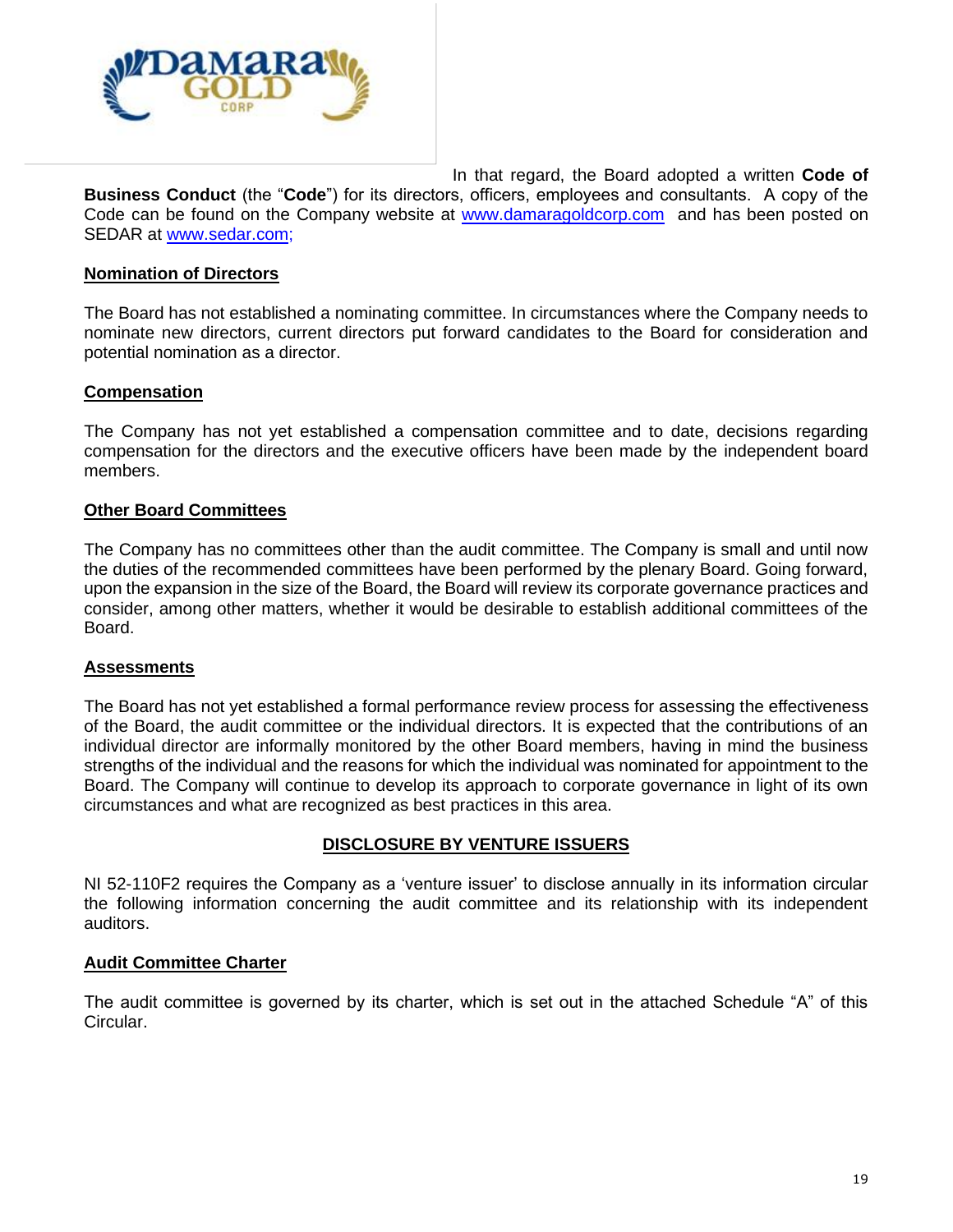

#### **Composition of the Audit Committee**

A member of the audit committee is independent if the member has no direct or indirect material relationship with the Company. A material relationship means a relationship which could, in the view of an issuer's board of directors, reasonably interfere with the exercise of a member's independent judgment or is one of the relationships that is deemed material, which are described above under *Board of Directors*.

A member of the audit committee is considered financially literate if he or she has the ability to read and understand a set of financial statements that present a breadth and level of complexity of accounting issues that are generally comparable to the breadth and complexity of the issues that can reasonably be expected to be raised by the Company's financial statements.

The current members of the audit committee are William Lindqvist, William Yeomans and Mr. Nagy. All members of the audit committee are financially literate and all are considered independent pursuant to section 1.5 of 52-110.

## **Relevant Education and Experience**

*Lawrence Nagy, B.A. Geology* has over 40 years of experience in the mineral resource industry. He obtained a B.A. degree in Geology from the University of Saskatchewan in 1966 before spending the next 16 years working for Cominco Ltd. on projects in western Canada and Australia and was a cofounder of Keewatin Engineering Ltd., a Vancouver-based geological consulting company responsible for managing exploration projects worldwide. Mr. Nagy provides broad international mineral exploration experience through his past management of a variety of successful junior resource companies, including Loki Gold Corp., Oliver Gold Corp. and Brett Resources Ltd and Golden Ridge Resources Ltd.

*William Lindqvist*, *Ph.D* served as Vice President of Exploration for Homestake Mining Company and the Executive General Manager of Exploration for Newcrest Mining Limited. Mr. Lindqvist has a Ph.D in Applied Geology from the Royal School of Mines in London. Additionally, Mr Lindqvist has served as director and a member of audit committees over the past several years for Canadian public companies and has developed an understanding of financial reporting sufficient to enable him to act as a member of the Audit Committee.

*Mr. Parratt***,** has over 40 years of exploration experience for precious metals including service with Santa Fe Pacific Gold Corp., Homestake Mining Company, AuEx Ventures Inc. and Renaissance Gold Inc. During his years of precious metals experience, Mr. Parratt had direct involvement in the discovery of several large gold deposits, including Rabbit Creek (now Twin Creeks (>10 million ounces), Lone Tree (5 million ounces), Trenton Canyon (1 million ounces), Gold Hill (2 million ounces) and Long Canyon (>3 million ounces) gold mines in the Great Basin of Nevada. Mr. Parratt is a graduate of Purdue University with degrees in geochemistry and economic geology. He is a Certified Professional Geologist with the American Institute of Professional Geologists, a Registered Geologist in California and a Professional Geologist in Wyoming. He is a Fellow of the Society of Economic Geologists and a past President of the American Exploration and Mining Association. Ron is a Distinguished Member of Society for Mining, Metallurgy and Exploration and President Elect of the society.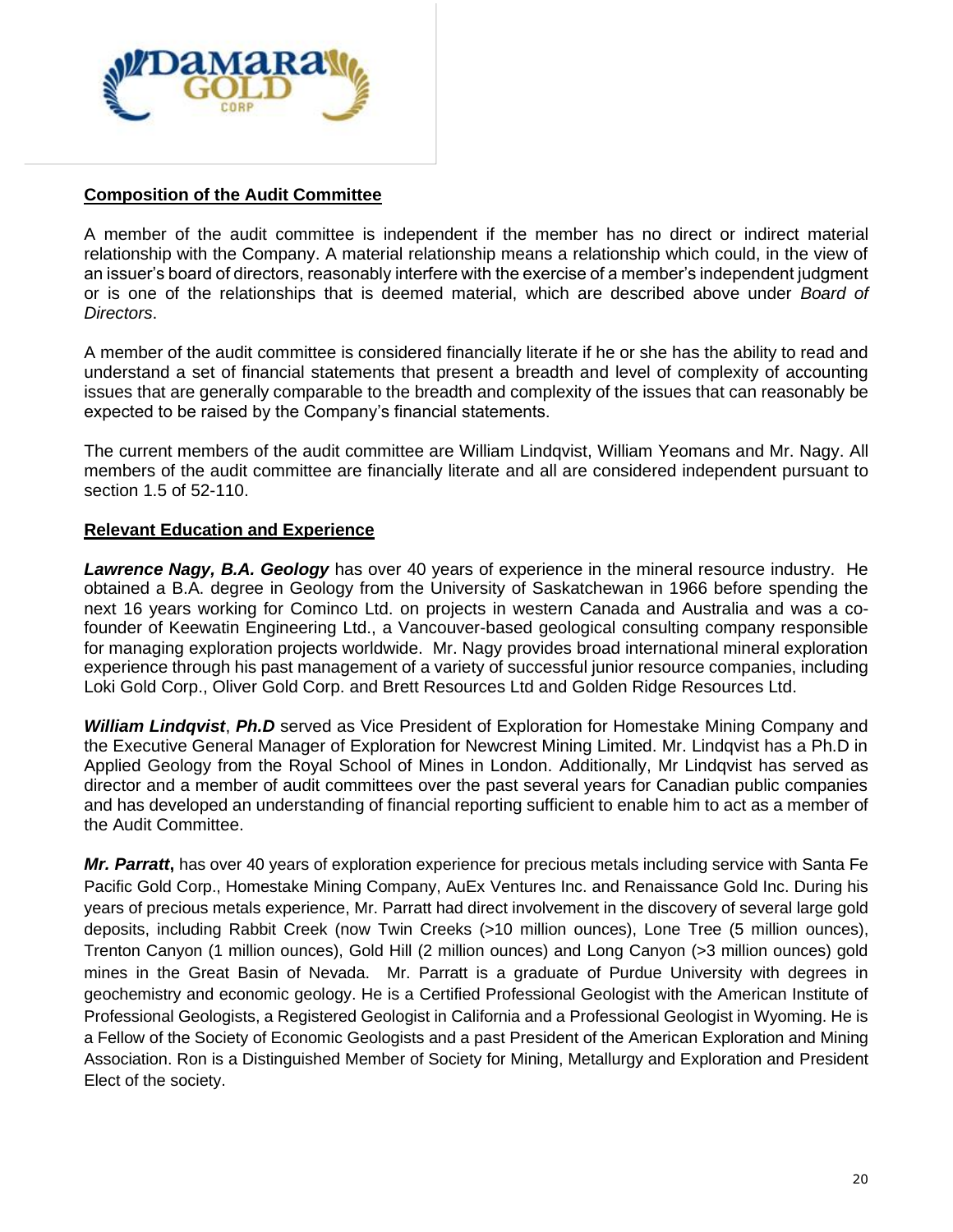

He is also a member of the elite Casey Explorers' League. Through his involvement with these companies, Mr. Parratt has developed an understanding of financial reporting sufficient to enable him to act as a member of the Audit Committee*.*

## **Audit Committee Oversight**

At no time since the commencement of the Company's most recently completed financial year was a recommendation of the Audit Committee to nominate or compensate an external auditor not adopted by the Board.

### **Reliance on Certain Exemptions**

At no time since the commencement of the Company's most recently completed financial year has the Company relied on the exemption in Section 2.4 NI 52-110 *(De Minimis Non-audit Services)*, or an exemption from NI 52-110, in whole or in part, granted under Part 8 of NI 52-110 *(Exemptions)*.

### **Pre-Approval Policies and Procedures**

As at the date of this Circular, the Audit Committee has not adopted any specific policies or procedures for the engagement of non-audit services.

#### **External Auditor Service Fees (By Category)**

The aggregate fees billed by the Company's external auditors in each of the last two fiscal years for audit fees are as follows:

| <b>Financial Year</b> |                         | <b>Audit Related</b> |              |                             |
|-----------------------|-------------------------|----------------------|--------------|-----------------------------|
| Ending                | Audit Fees <sup>1</sup> | Fees <sup>2</sup>    | Tax Fees $3$ | All Other Fees <sup>4</sup> |
| July 31, 2021         | \$20,000                | <b>SNil</b>          | \$2,500      | <b>SNil</b>                 |
| July 31, 2020         | \$9,000                 | \$Nil                | \$2,000      | \$Nil                       |

- **1** The Audit Fees are fees billed by the Company`s external auditor for services provided in auditing the annual financial statements.
- **2** Audit Related Fees are fees billed for assurance and related services by the Company`s external auditor that are reasonably related to the performance of the audit or review of the Company`s financial statements.
- **3** Tax Fees are fees billed by the external auditor for tax compliance, tax advice and planning.
- **4** All Other Fees are fees billed by the external auditor for products and services not included in the categories described above.

#### **Exemption for Venture Issuers**

The Company is a "venture issuer" as defined in NI 52-110 and is relying on the exemption contained in Section 6.1 of NI 52-110, which exempts the Company from the requirements of Parts 3 *(Composition of the Audit Committee) and* Part 5 (*Reporting Obligations*) of NI 52-110.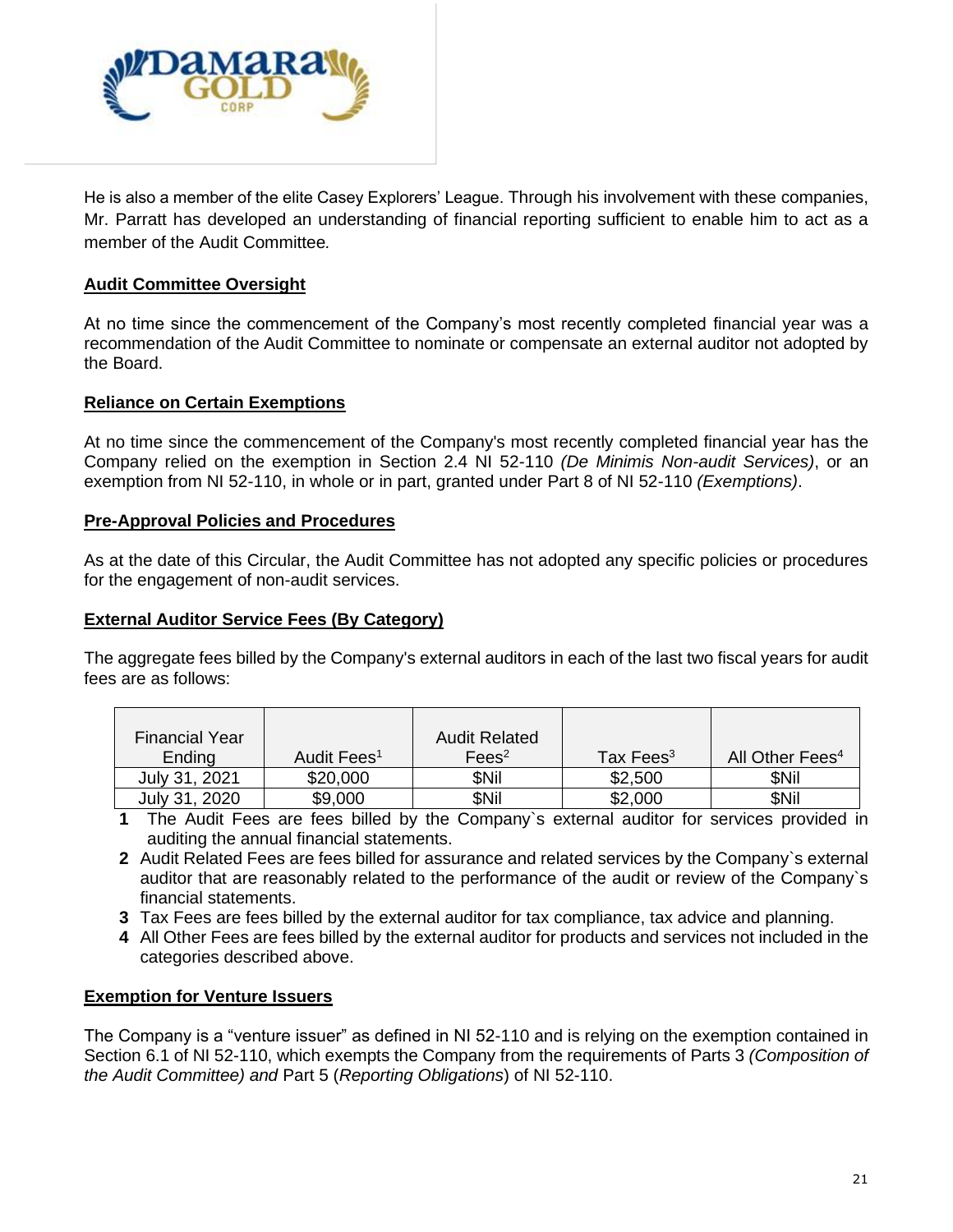

# **OTHER MATTERS**

Management of the Company is not aware of any other matter to come before the Meeting other than as set forth in the notice of Meeting. If any other matter properly comes before the Meeting, it is the intention of the persons named in the enclosed form of proxy to vote the shares represented thereby in accordance with their best judgment on such matter.

# **ADDITIONAL INFORMATION**

Additional information relating to the Company is available through the internet on the Canadian System for Electronic Document Analysis and Retrieval (SEDAR) which can be accessed at *[www.sedar.com](http://www.sedar.com/)*. Comparative financial information on the Company for the year ended July 31, 2021, together with the auditors' report thereon and management discussion and analysis of the Company will be presented at the Meeting and which can also be accessed at *[www.sedar.com](http://www.sedar.com/)*. Shareholders may request copies of the Company's financial statements and MD&A by contacting the Company at Suite 335 – 1632 Dickson Avenue Kelowna, BC V1Y 7T2.

# **BOARD APPROVAL**

The content and sending of this Circular has been approved by the Company's Board. The foregoing contains no untrue statement of a material fact and does not omit to state a material fact that is required to be stated or that is necessary to make a statement not misleading in the light of the circumstances in which it was made.

DATED at West Kelowna, British Columbia, this 1<sup>st</sup> day of June, 2022.

# **BY THE ORDER OF THE BOARD OF DIRECTORS**

*"Lawrence Nagy"*

**Lawrence Nagy President and Chief Executive Officer**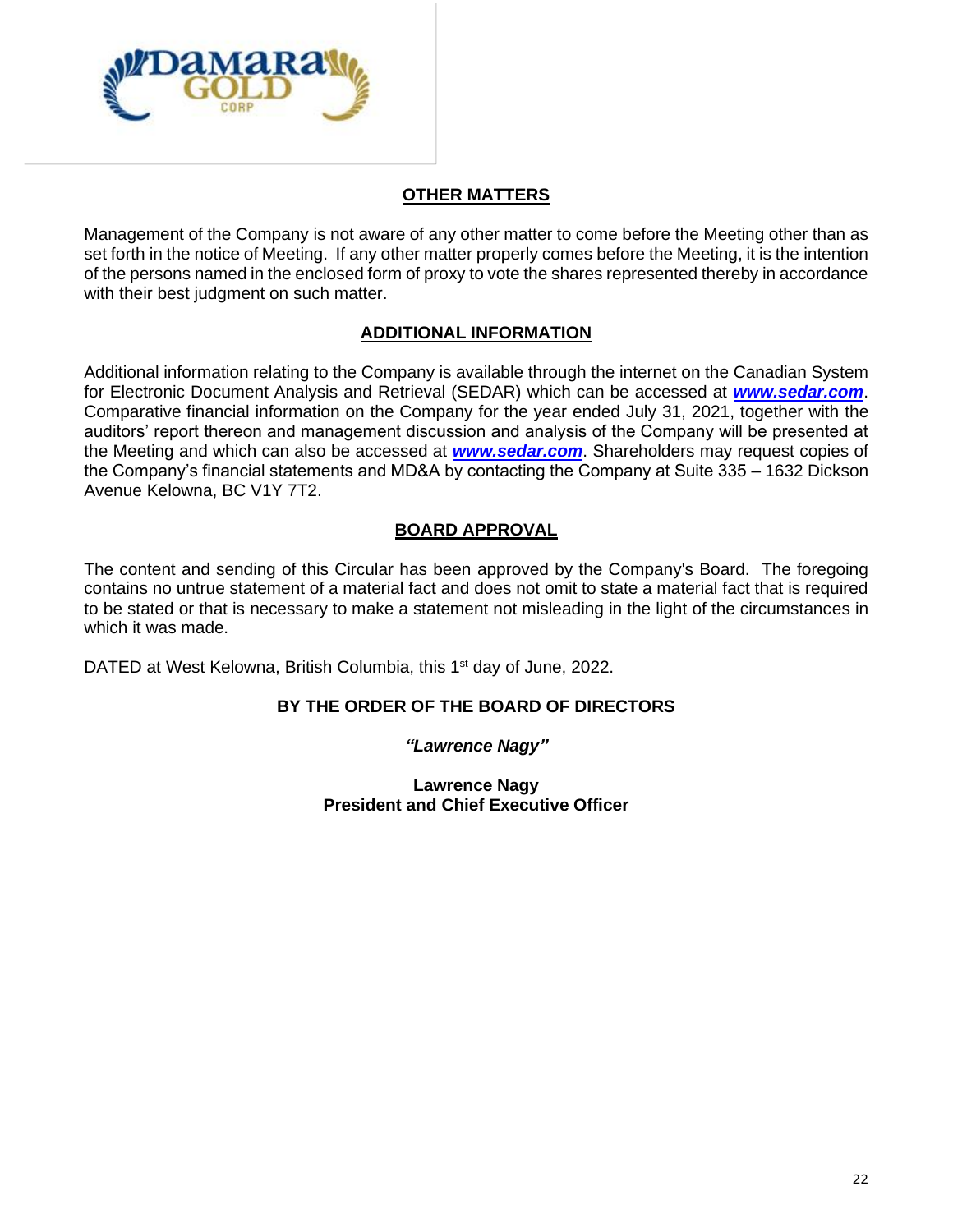

#### **SCHEDULE "A"**

## **DAMARA GOLD CORP.** (the "**Company**")

# **AUDIT COMMITTEE'S CHARTER**

(the "**Charte**r")

### *Mandate*

The primary function of the audit committee (the "**Committe**e") is to assist the Board of Directors in fulfilling its financial oversight responsibilities by reviewing the financial reports and other financial information provided by the Company to regulatory authorities and shareholders, the Company's systems of internal controls regarding finance and accounting and the Company's auditing, accounting and financial reporting processes. Consistent with this function, the Committee will encourage continuous improvement of, and should foster adherence to, the Company's policies, procedures and practices at all levels. The Committee's primary duties and responsibilities are to:

- Serve as an independent and objective party to monitor the Company's financial reporting and internal control system and review the Company's financial statements.
- Review and appraise the performance of the Company's external auditors.
- Provide an open avenue of communication among the Company's auditors, financial and senior management and the Board of Directors.

## *Composition*

The Committee shall be comprised of three directors as determined by the Board of Directors, the majority of whom shall be free from any relationship that, in the opinion of the Board of Directors, would interfere with the exercise of his or her independent judgment as a member of the Committee.

At least one member of the Committee shall have accounting or related financial management expertise. All members of the Committee that are not financially literate will work towards becoming financially literate to obtain a working familiarity with basic finance and accounting practices. For the purposes of the Company's Charter, the definition of "financially literate" is the ability to read and understand a set of financial statements that present a breadth and level of complexity of accounting issues that are generally comparable to the breadth and complexity of the issues that can presumably be expected to be raised by the Company's financial statements.

The members of the Committee shall be elected by the Board of Directors at its first meeting following the annual shareholders' meeting. Unless a Chair is elected by the full Board of Directors, the members of the Committee may designate a Chair by a majority vote of the full Committee membership.

#### *Meetings*

The Committee shall meet a least once annually, or more frequently as circumstances dictate. As part of its job to foster open communication, the Committee will meet at least annually with the Chief Financial Officer and the external auditors in separate sessions.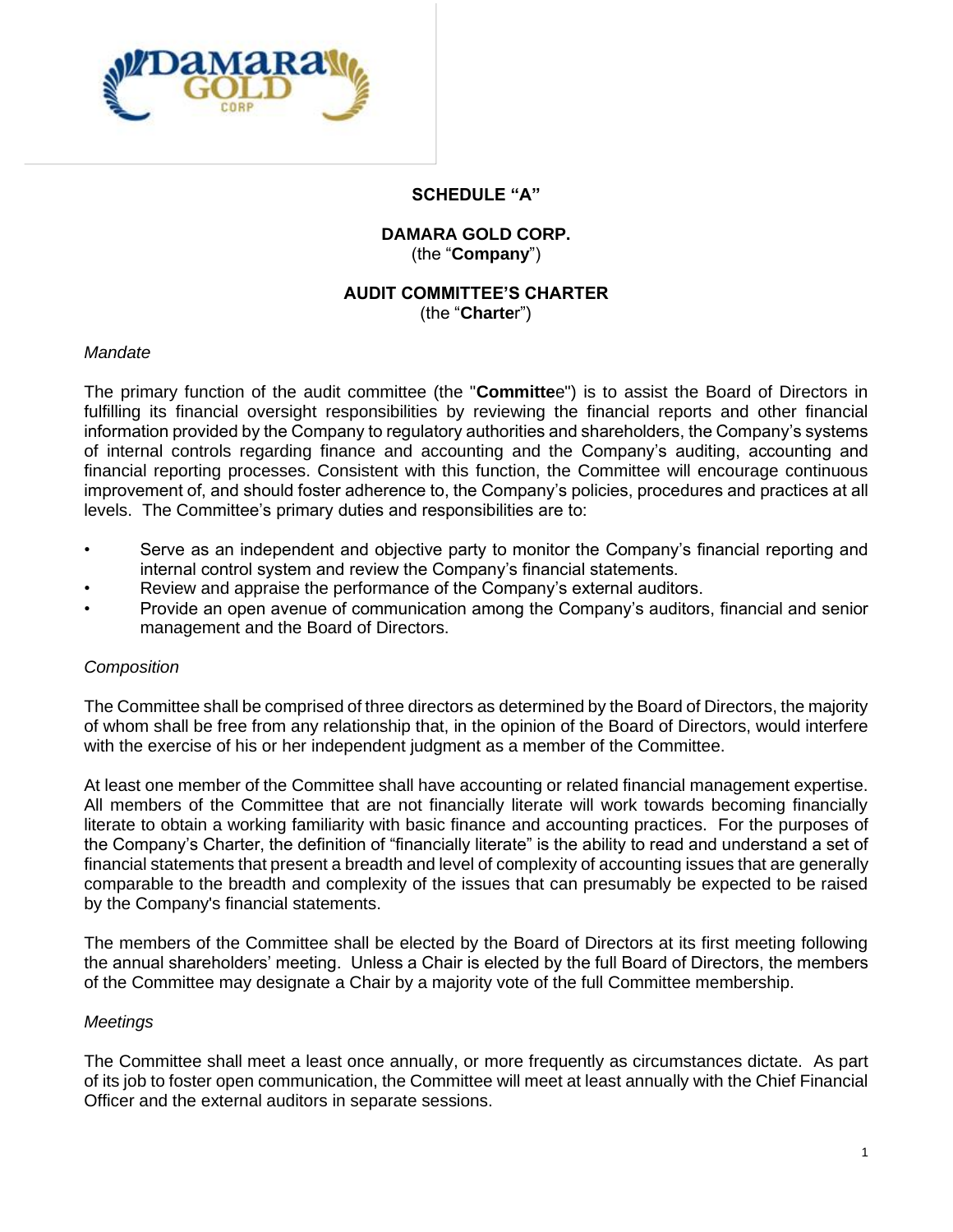

## *Responsibilities and Duties*

To fulfill its responsibilities and duties, the Committee shall:

#### Documents/Reports Review

- (a) Review and update this Charter annually.
- (b) Review the Company's financial statements, MD&A and any annual and interim earnings, press releases before the Company publicly discloses this information and any reports or other financial information (including quarterly financial statements), which are submitted to any governmental body, or to the public, including any certification, report, opinion, or review rendered by the external auditors.

#### External Auditors

- (a) Review annually, the performance of the external auditors who shall be ultimately accountable to the Board of Directors and the Committee as representatives of the shareholders of the Company.
- (b) Obtain annually, a formal written statement of external auditors setting forth all relationships between the external auditors and the Company, consistent with Independence Standards Board Standard 1.
- (c) Review and discuss with the external auditors any disclosed relationships or services that may impact the objectivity and independence of the external auditors.
- (d) Take, or recommend that the full Board of Directors take, appropriate action to oversee the independence of the external auditors.
- (e) Recommend to the Board of Directors the selection and, where applicable, the replacement of the external auditors nominated annually for shareholder approval.
- (f) At each meeting, consult with the external auditors, without the presence of management, about the quality of the Company's accounting principles, internal controls and the completeness and accuracy of the Company's financial statements.
- (g) Review and approve the Company's hiring policies regarding partners, employees and former partners and employees of the present and former external auditors of the Company.
- (h) Review with management and the external auditors the audit plan for the year-end financial statements and intended template for such statements.
- (i) Review and pre-approve all audit and audit-related services and the fees and other compensation related thereto, and any non-audit services, provided by the Company's external auditors. The pre-approval requirement is waived with respect to the provision of non-audit services if: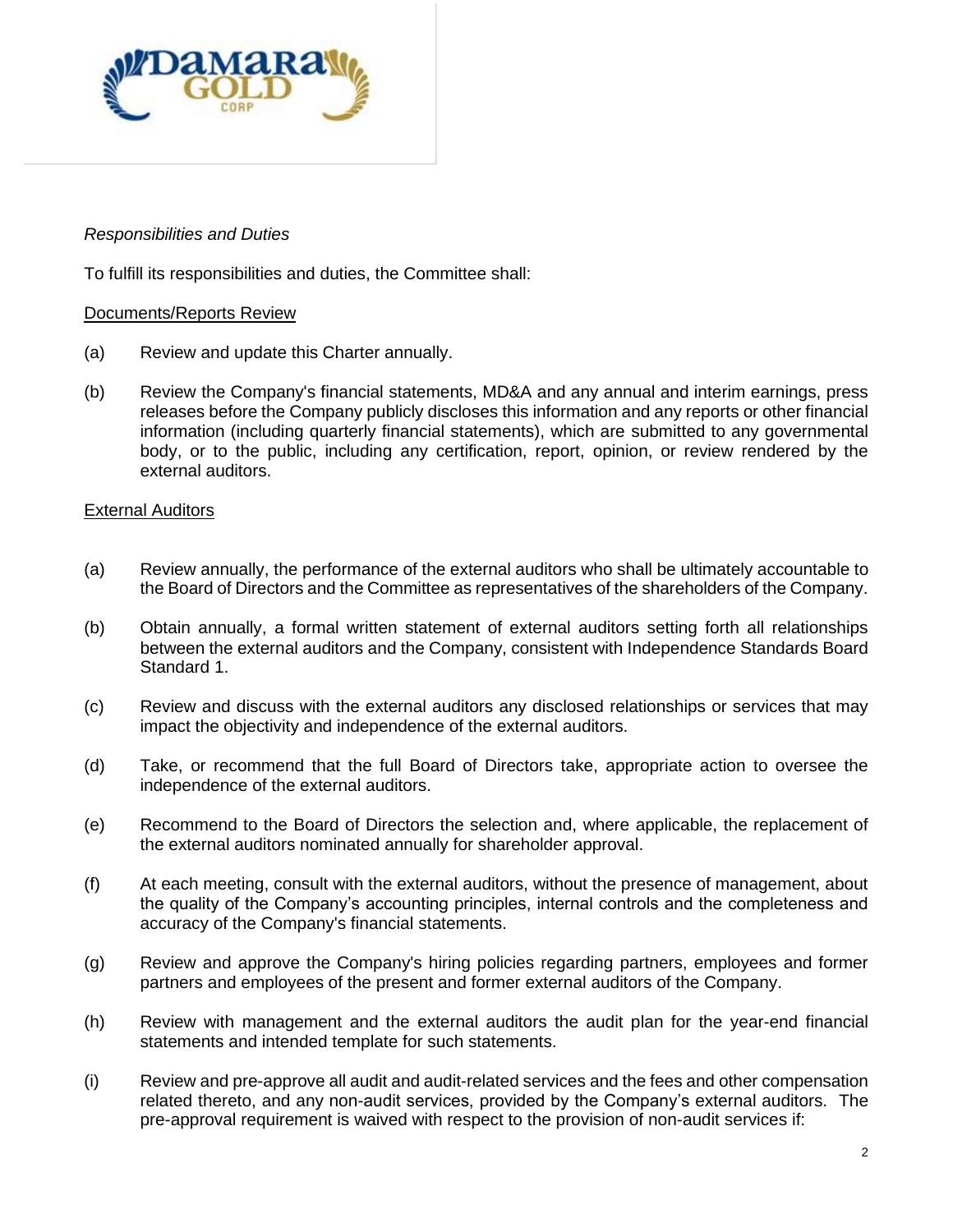

- i. the aggregate amount of all such non-audit services provided to the Company constitutes not more than five percent of the total amount of revenues paid by the Company to its external auditors during the fiscal year in which the non-audit services are provided;
- ii. such services were not recognized by the Company at the time of the engagement to be non-audit services; and
- iii. such services are promptly brought to the attention of the Committee by the Company and approved prior to the completion of the audit by the Committee or by one or more members of the Committee who are members of the Board of Directors to whom authority to grant such approvals has been delegated by the Committee.

Provided the pre-approval of the non-audit services is presented to the Committee's first scheduled meeting following such approval such authority may be delegated by the Committee to one or more independent members of the Committee.

#### *Financial Reporting Processes*

- (a) In consultation with the external auditors, review with management the integrity of the Company's financial reporting process, both internal and external.
- (b) Consider the external auditors' judgments about the quality and appropriateness of the Company's accounting principles as applied in its financial reporting.
- (c) Consider and approve, if appropriate, changes to the Company's auditing and accounting principles and practices as suggested by the external auditors and management.
- (d) Review significant judgments made by management in the preparation of the financial statements and the view of the external auditors as to appropriateness of such judgments.
- (e) Following completion of the annual audit, review separately with management and the external auditors any significant difficulties encountered during the course of the audit, including any restrictions on the scope of work or access to required information.
- (f) Review any significant disagreement among management and the external auditors in connection with the preparation of the financial statements.
- (g) Review with the external auditors and management the extent to which changes and improvements in financial or accounting practices have been implemented.
- (h) Review any complaints or concerns about any questionable accounting, internal accounting controls or auditing matters.
- (i) Review certification process.
- (j) Establish a procedure for the confidential, anonymous submission by employees of the Company of concerns regarding questionable accounting or auditing matters.